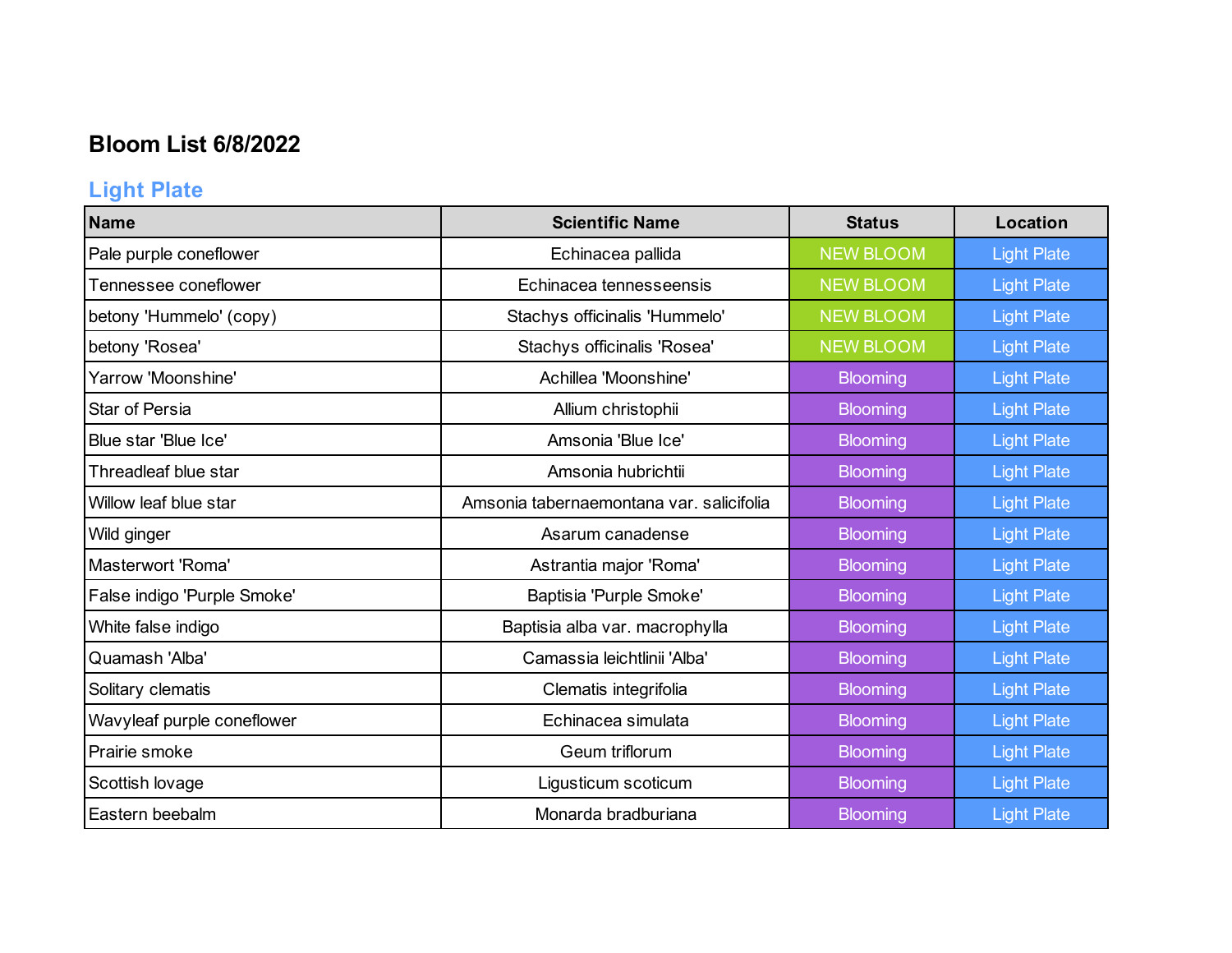| Catmint 'Walker's Low'      | Nepeta racemosa 'Walker's Low'     | <b>Blooming</b>           | <b>Light Plate</b> |
|-----------------------------|------------------------------------|---------------------------|--------------------|
| Foxglove beardtongue        | Pentsemon digitalis                | <b>Blooming</b>           | <b>Light Plate</b> |
| Hairy beardtongue           | Pentsemon hirsutus                 | <b>Blooming</b>           | <b>Light Plate</b> |
| Meadow sage 'Lurie'         | Salvia 'Lurie'                     | <b>Blooming</b>           | <b>Light Plate</b> |
| Meadow sage 'Amethyst'      | Salvia nemerosa 'Amethyst'         | <b>Blooming</b>           | <b>Light Plate</b> |
| Meadow sage 'Crystal Blue'  | Salvia nemerosa 'Crystal Blue'     | <b>Blooming</b>           | <b>Light Plate</b> |
| Meadow sage 'May Night'     | Salvia nemerosa 'May Night'        | <b>Blooming</b>           | <b>Light Plate</b> |
| Meadow sage 'Wesuwe'        | Salvia nemerosa 'Wesuwe'           | <b>Blooming</b>           | <b>Light Plate</b> |
| Meadow sage 'Purple Rain'   | Salvia verticillata 'Purple Rain'  | <b>Blooming</b>           | <b>Light Plate</b> |
| Meadow sage 'Blue Hill'     | Salvia x sylvestris 'Blue Hill'    | <b>Blooming</b>           | <b>Light Plate</b> |
| Meadow sage 'Rugen'         | Salvia x sylvestris 'Rugen'        | <b>Blooming</b>           | <b>Light Plate</b> |
| Heart-leaved meadow parsnip | Zizia aptera                       | <b>Blooming</b>           | <b>Light Plate</b> |
| <b>Golden Alexanders</b>    | Zizia aurea                        | <b>Blooming</b>           | <b>Light Plate</b> |
| Giant hyssop 'Blue Fortune' | Agastache 'Blue Fortune'           | <b>Hasn't Bloomed Yet</b> | <b>Light Plate</b> |
| Allium 'Millenium'          | Allium 'Millenium'                 | <b>Hasn't Bloomed Yet</b> | <b>Light Plate</b> |
| Ornamental onion            | Allium atropurpureum               | <b>Hasn't Bloomed Yet</b> | <b>Light Plate</b> |
| Light blue garlic           | Allium caesium                     | <b>Hasn't Bloomed Yet</b> | <b>Light Plate</b> |
| Keeled garlic               | Allium carinatum ssp. pulchellum   | <b>Hasn't Bloomed Yet</b> | <b>Light Plate</b> |
| Allium 'Summer Beauty'      | Allium lusitanicum 'Summer Beauty' | <b>Hasn't Bloomed Yet</b> | <b>Light Plate</b> |
| Lead plant                  | Amorpha canescens                  | <b>Hasn't Bloomed Yet</b> | <b>Light Plate</b> |
| Wooly pearl everlasting     | Anaphalis triplinervis             | <b>Hasn't Bloomed Yet</b> | <b>Light Plate</b> |
| Swamp milkweed              | Asclepias incarnata                | <b>Hasn't Bloomed Yet</b> | <b>Light Plate</b> |
| Common milkweed             | Asclepias syriaca                  | <b>Hasn't Bloomed Yet</b> | <b>Light Plate</b> |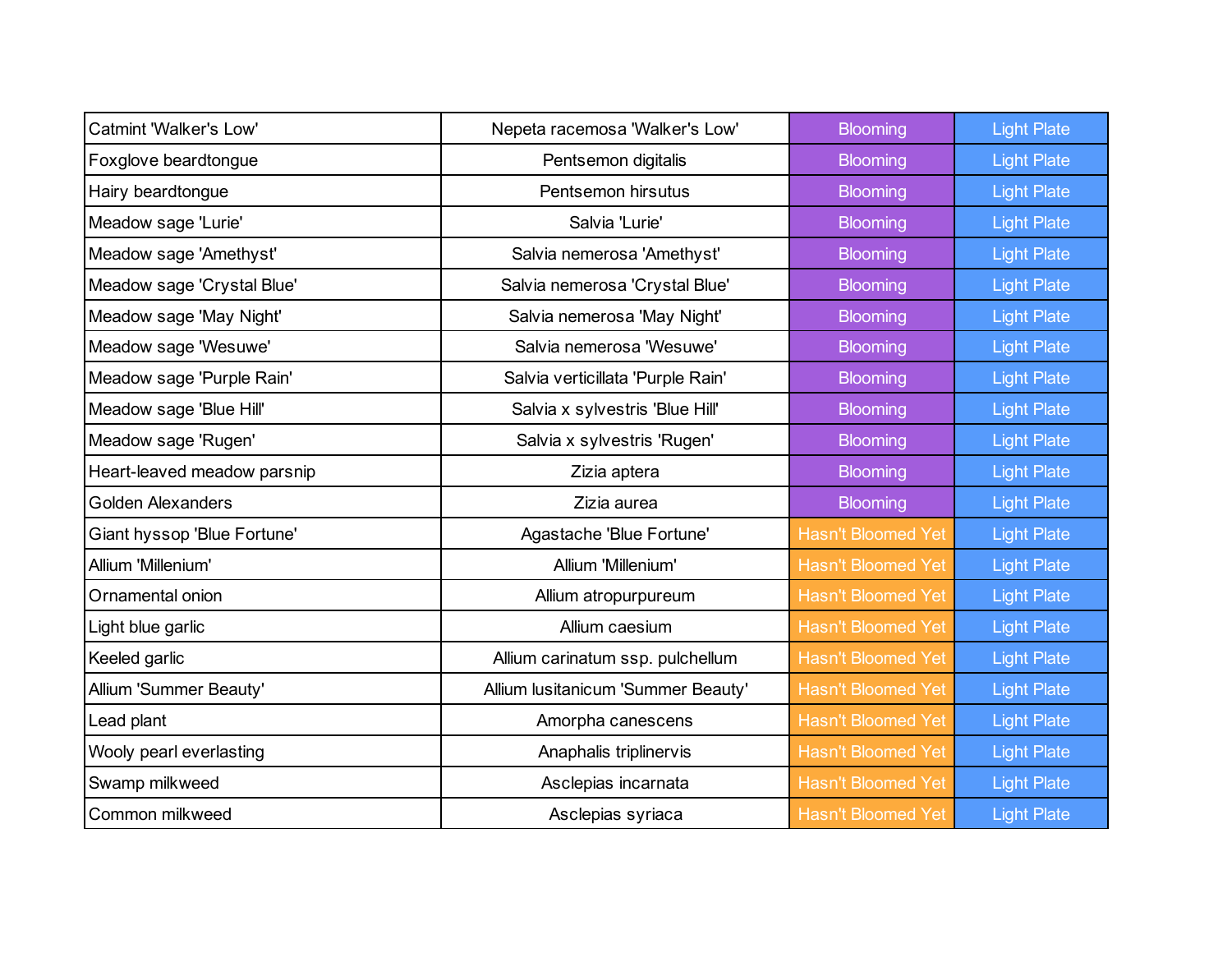| Orange butterfly weed              | Asclepias tuberosa                            | <b>Hasn't Bloomed Yet</b> | <b>Light Plate</b> |
|------------------------------------|-----------------------------------------------|---------------------------|--------------------|
| Chinese astilbe 'Purple Lance'     | Astilbe chinensis var. taquetii 'Purpurlanze' | <b>Hasn't Bloomed Yet</b> | <b>Light Plate</b> |
| Sideoats grama grass               | Bouteloua curtipendula                        | <b>Hasn't Bloomed Yet</b> | <b>Light Plate</b> |
| Blue grama grass                   | Bouteloua gracilis 'Blonde Ambition'          | <b>Hasn't Bloomed Yet</b> | <b>Light Plate</b> |
| Korean feather reed grass          | Calamagrostis brachytricha                    | <b>Hasn't Bloomed Yet</b> | <b>Light Plate</b> |
| Feather reed grass 'Karl Foerster' | Calamagrostis x acutiflora 'Karl Foerster'    | <b>Hasn't Bloomed Yet</b> | <b>Light Plate</b> |
| Calamint                           | Calamintha nepeta ssp. nepeta                 | <b>Hasn't Bloomed Yet</b> | <b>Light Plate</b> |
| <b>Bluebeard 'Dark Knight'</b>     | Caryopteris x clandonensis 'Dark Knight'      | <b>Hasn't Bloomed Yet</b> | <b>Light Plate</b> |
| Plumbago                           | Ceratostigma plumbaginoides                   | <b>Hasn't Bloomed Yet</b> | <b>Light Plate</b> |
| Autumn crocus                      | Colchicum autumnale                           | <b>Hasn't Bloomed Yet</b> | <b>Light Plate</b> |
| White prairie clover (copy)        | Dalea candida                                 | <b>Hasn't Bloomed Yet</b> | <b>Light Plate</b> |
| Purple prairie clover              | Dalea purpurea                                | <b>Hasn't Bloomed Yet</b> | <b>Light Plate</b> |
| Tufted hair grass                  | Deschampsia cespitosa                         | <b>Hasn't Bloomed Yet</b> | <b>Light Plate</b> |
| Rusty foxglove                     | Digitalis ferruginea                          | <b>Hasn't Bloomed Yet</b> | <b>Light Plate</b> |
| Coneflower 'Pixie Medowbrite'      | Echinacea 'Pixie Meadowbrite'                 | <b>Hasn't Bloomed Yet</b> | <b>Light Plate</b> |
| <b>Yellow coneflower</b>           | Echinacea paradoxa                            | <b>Hasn't Bloomed Yet</b> | <b>Light Plate</b> |
| Purple coneflower 'Green Edge'     | Echinacea purpurea 'Green Edge'               | <b>Hasn't Bloomed Yet</b> | <b>Light Plate</b> |
| Purple coneflower 'Virgin'         | Echinacea purpurea 'Virgin'                   | <b>Hasn't Bloomed Yet</b> | <b>Light Plate</b> |
| Purple lovegrass                   | Eragrostis spectabilis                        | <b>Hasn't Bloomed Yet</b> | <b>Light Plate</b> |
| Mediterranean sea holly            | Eryngium bourgatii                            | <b>Hasn't Bloomed Yet</b> | <b>Light Plate</b> |
| Sea holly 'Big Blue'               | Eryngium x zabelii 'Big Blue'                 | <b>Hasn't Bloomed Yet</b> | <b>Light Plate</b> |
| Rattlesnake master                 | Eryngium yuccifolium                          | <b>Hasn't Bloomed Yet</b> | <b>Light Plate</b> |
| Tall boneset                       | Eupatorium altissimum                         | <b>Hasn't Bloomed Yet</b> | <b>Light Plate</b> |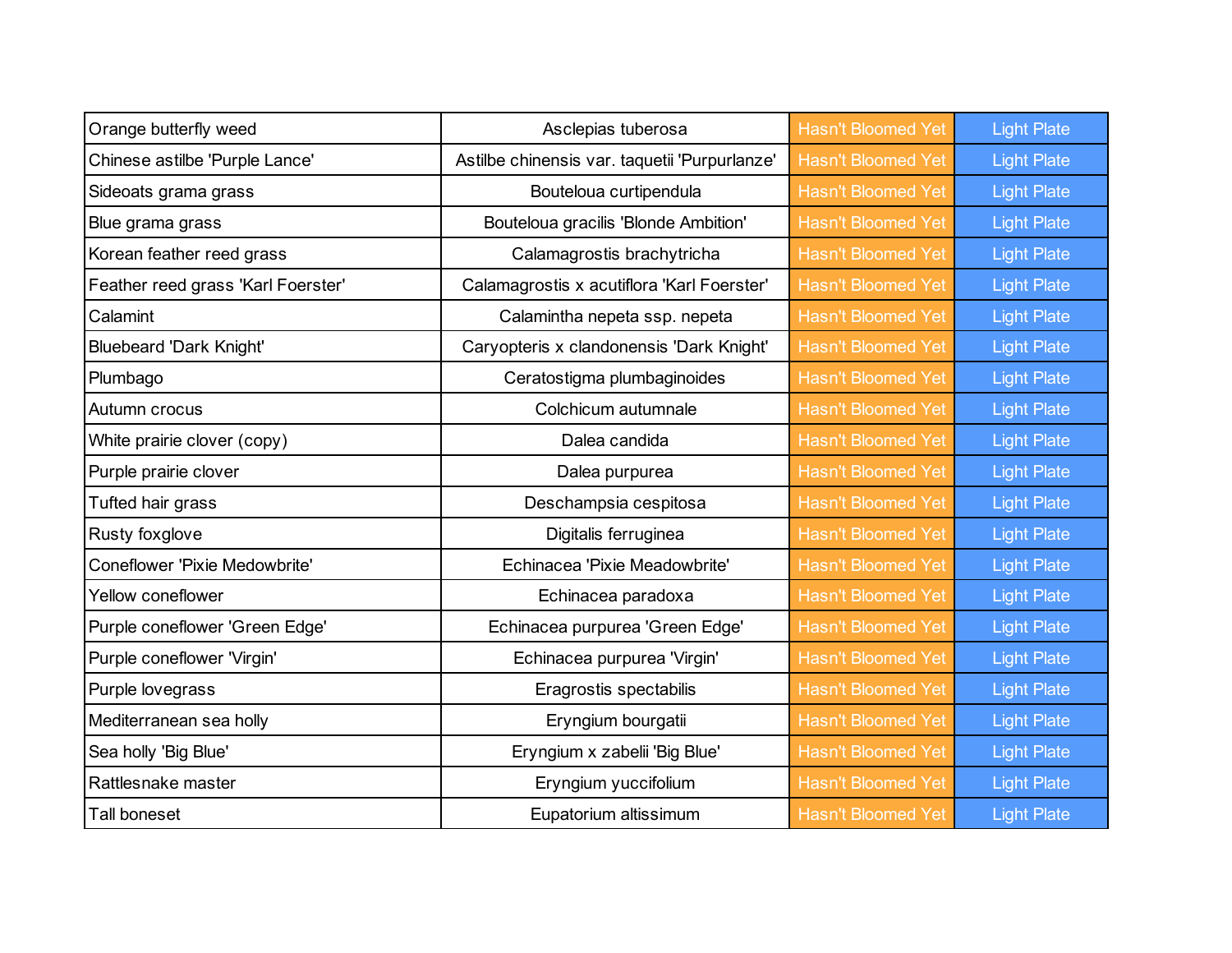| Flowering spurge                   | Euphorbia corollata                      | <b>Hasn't Bloomed Yet</b> | <b>Light Plate</b> |
|------------------------------------|------------------------------------------|---------------------------|--------------------|
| Bee Blossom 'Whirling Butterflies' | Gaura lindheimeri 'Whirling Butterflies' | <b>Hasn't Bloomed Yet</b> | <b>Light Plate</b> |
| Bottle gentian                     | Gentiana andrewsii                       | <b>Hasn't Bloomed Yet</b> | <b>Light Plate</b> |
| Japanese cranesbill                | Geranium soboliferum                     | <b>Hasn't Bloomed Yet</b> | <b>Light Plate</b> |
| Sneezeweed 'Moerheim Beauty'       | Helenium 'Moerheim Beauty'               | <b>Hasn't Bloomed Yet</b> | <b>Light Plate</b> |
| Daylily 'Chicago Apache'           | Hemerocallis 'Chicago Apache'            | <b>Hasn't Bloomed Yet</b> | <b>Light Plate</b> |
| Prairie blazing star               | Liatris aspera                           | <b>Hasn't Bloomed Yet</b> | <b>Light Plate</b> |
| <b>Blazing star</b>                | Liatris pycnostachya                     | <b>Hasn't Bloomed Yet</b> | <b>Light Plate</b> |
| White blazing star                 | Liatris spicata 'Alba'                   | <b>Hasn't Bloomed Yet</b> | <b>Light Plate</b> |
| Sea lavender                       | Limonium latifolium                      | <b>Hasn't Bloomed Yet</b> | <b>Light Plate</b> |
| Winged loosestrife                 | Lythrum alatum                           | <b>Hasn't Bloomed Yet</b> | <b>Light Plate</b> |
| Moor grass 'Dauerstrahl'           | Molinia caerulea 'Dauerstrahl'           | <b>Hasn't Bloomed Yet</b> | <b>Light Plate</b> |
| Moor grass 'Moorflamme'            | Molinia caerulea 'Moorflamme'            | <b>Hasn't Bloomed Yet</b> | <b>Light Plate</b> |
| <b>Catmint 'Sweet Dreams'</b>      | Nepeta subsessilis 'Sweet Dreams'        | <b>Hasn't Bloomed Yet</b> | <b>Light Plate</b> |
| Ornamental oregano 'Herrenhausen'  | Origanum laevigatum 'Herrenhausen'       | <b>Hasn't Bloomed Yet</b> | <b>Light Plate</b> |
| Red switch grass 'Shenandoah'      | Panicum virgatum 'Shenandoah'            | <b>Hasn't Bloomed Yet</b> | <b>Light Plate</b> |
| Wild quinine                       | Parthenium integrifolium                 | <b>Hasn't Bloomed Yet</b> | <b>Light Plate</b> |
| Fountain grass 'Cassian'           | Pennisetum alopecuroides 'Cassian'       | <b>Hasn't Bloomed Yet</b> | <b>Light Plate</b> |
| Annual fountain grass 'Sunset'     | Pennisetum setaceum 'Sunset'             | <b>Hasn't Bloomed Yet</b> | <b>Light Plate</b> |
| Russian sage 'Little Spire'        | Perovskia atriplicifolia 'Little Spire'  | <b>Hasn't Bloomed Yet</b> | <b>Light Plate</b> |
| Blunt mountain mint                | Pycnanthemum muticum                     | <b>Hasn't Bloomed Yet</b> | <b>Light Plate</b> |
| American mountain mint             | Pycnanthemum virginianum                 | <b>Hasn't Bloomed Yet</b> | <b>Light Plate</b> |
| Prairie petunia                    | Ruellia humilis                          | <b>Hasn't Bloomed Yet</b> | <b>Light Plate</b> |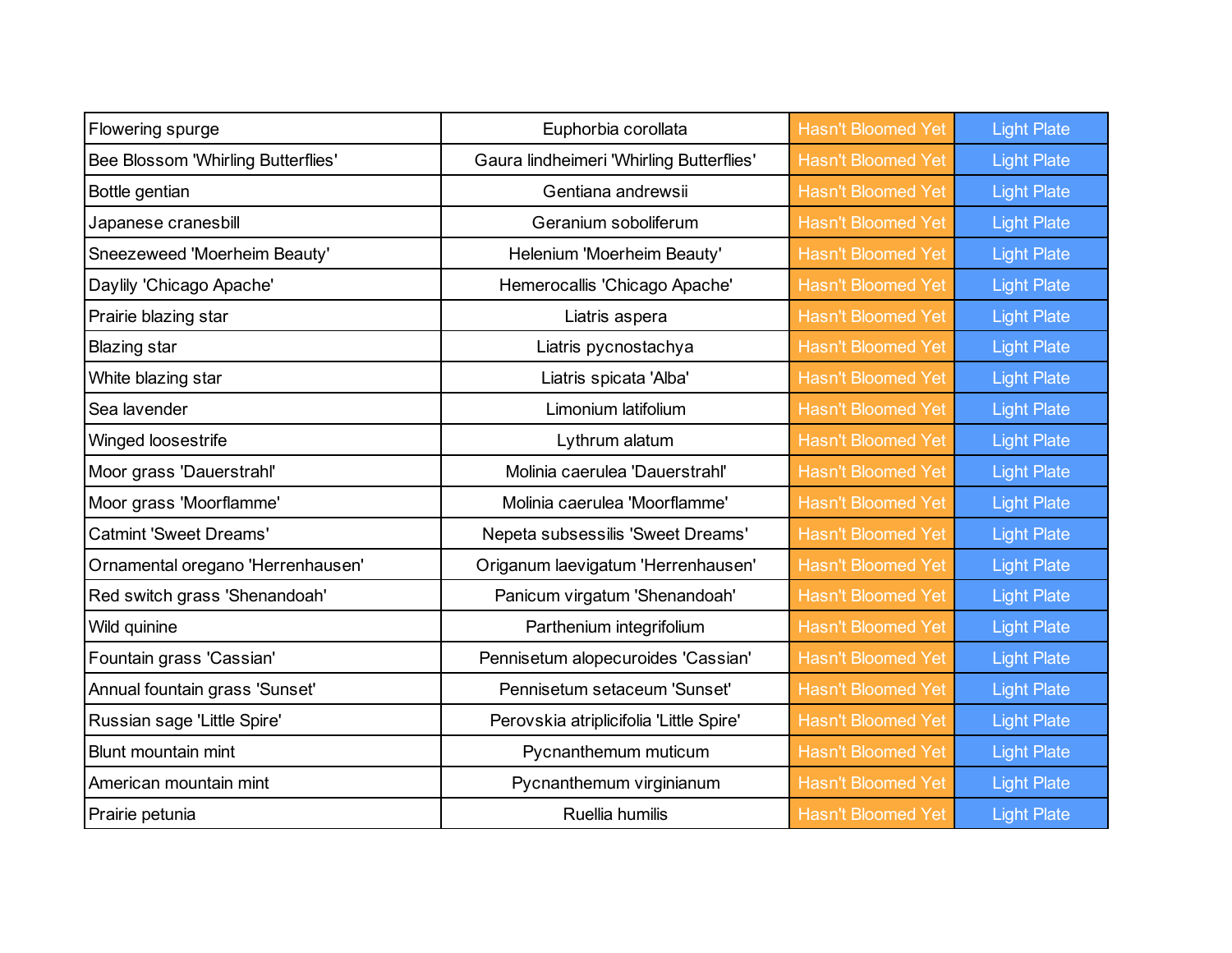| Meadow sage 'Dear Anja'           | Salvia x sylvestris 'Dear Anja'         | <b>Hasn't Bloomed Yet</b> | <b>Light Plate</b> |
|-----------------------------------|-----------------------------------------|---------------------------|--------------------|
| Soapwort 'Max Frei'               | Saponaria x lempergii 'Max Frei'        | <b>Hasn't Bloomed Yet</b> | <b>Light Plate</b> |
| Little bluestem                   | Schizachyrium scoparium                 | <b>Hasn't Bloomed Yet</b> | <b>Light Plate</b> |
| Little bluestem 'Blue Heaven'     | Schizachyrium scoparium 'Blue Heaven'   | <b>Hasn't Bloomed Yet</b> | <b>Light Plate</b> |
| Little bluestem ' Ha Ha Tonka'    | Schizachyrium scoparium 'Ha Ha Tonka'   | <b>Hasn't Bloomed Yet</b> | <b>Light Plate</b> |
| Little bluestem 'Little Luke'     | Schizachyrium scoparium 'Little Luke'   | <b>Hasn't Bloomed Yet</b> | <b>Light Plate</b> |
| Little bluestem 'Prairie Blues'   | Schizachyrium scoparium 'Prairie Blues' | <b>Hasn't Bloomed Yet</b> | <b>Light Plate</b> |
| Little bluestem 'The Blues'       | Schizachyrium scoparium 'The Blues'     | <b>Hasn't Bloomed Yet</b> | <b>Light Plate</b> |
| Autumn moor grass                 | Sedum autunmnalis                       | <b>Hasn't Bloomed Yet</b> | <b>Light Plate</b> |
| Compass plant                     | Silphium laciniatum                     | <b>Hasn't Bloomed Yet</b> | <b>Light Plate</b> |
| Prairie dropseed                  | Sporobolus heterolepis                  | <b>Hasn't Bloomed Yet</b> | <b>Light Plate</b> |
| betony 'Summer Crush'             | Stachys officinalis 'Summer Crush'      | <b>Hasn't Bloomed Yet</b> | <b>Light Plate</b> |
| Stokes' aster 'Peachie's Pick'    | Stokesia laevis 'Peachie's Pick'        | <b>Hasn't Bloomed Yet</b> | <b>Light Plate</b> |
| aster 'Little Carlow'             | Symphyotrichum 'Little Carlow           | <b>Hasn't Bloomed Yet</b> | <b>Light Plate</b> |
| Purpletop                         | <b>Tridens flavus</b>                   | <b>Hasn't Bloomed Yet</b> | <b>Light Plate</b> |
| American blue vervain             | Verbena hastata                         | <b>Hasn't Bloomed Yet</b> | <b>Light Plate</b> |
| Culver's Root 'Pink Glow'         | Veronicastrum virginicum 'Pink Glow'    | <b>Hasn't Bloomed Yet</b> | <b>Light Plate</b> |
| Chaste tree                       | Vitex agnus-castus                      | <b>Hasn't Bloomed Yet</b> | <b>Light Plate</b> |
| Grecian windflower 'Blue Shades'  | Anemone blanda 'Blue Shades'            | <b>Done Blooming</b>      | <b>Light Plate</b> |
| Quamash                           | Camassia cusickii                       | <b>Done Blooming</b>      | <b>Light Plate</b> |
| Quamash 'Blue Danube'             | Camassia leichtlinii 'Blue Danube'      | <b>Done Blooming</b>      | <b>Light Plate</b> |
| Glory of the Snow 'Blue Giant'    | Chionodoxa forbesii 'Blue Giant'        | <b>Done Blooming</b>      | <b>Light Plate</b> |
| Glory of the Snow 'Violet Beauty' | Chionodoxa luciliae 'Violet Beauty'     | Done Blooming             | <b>Light Plate</b> |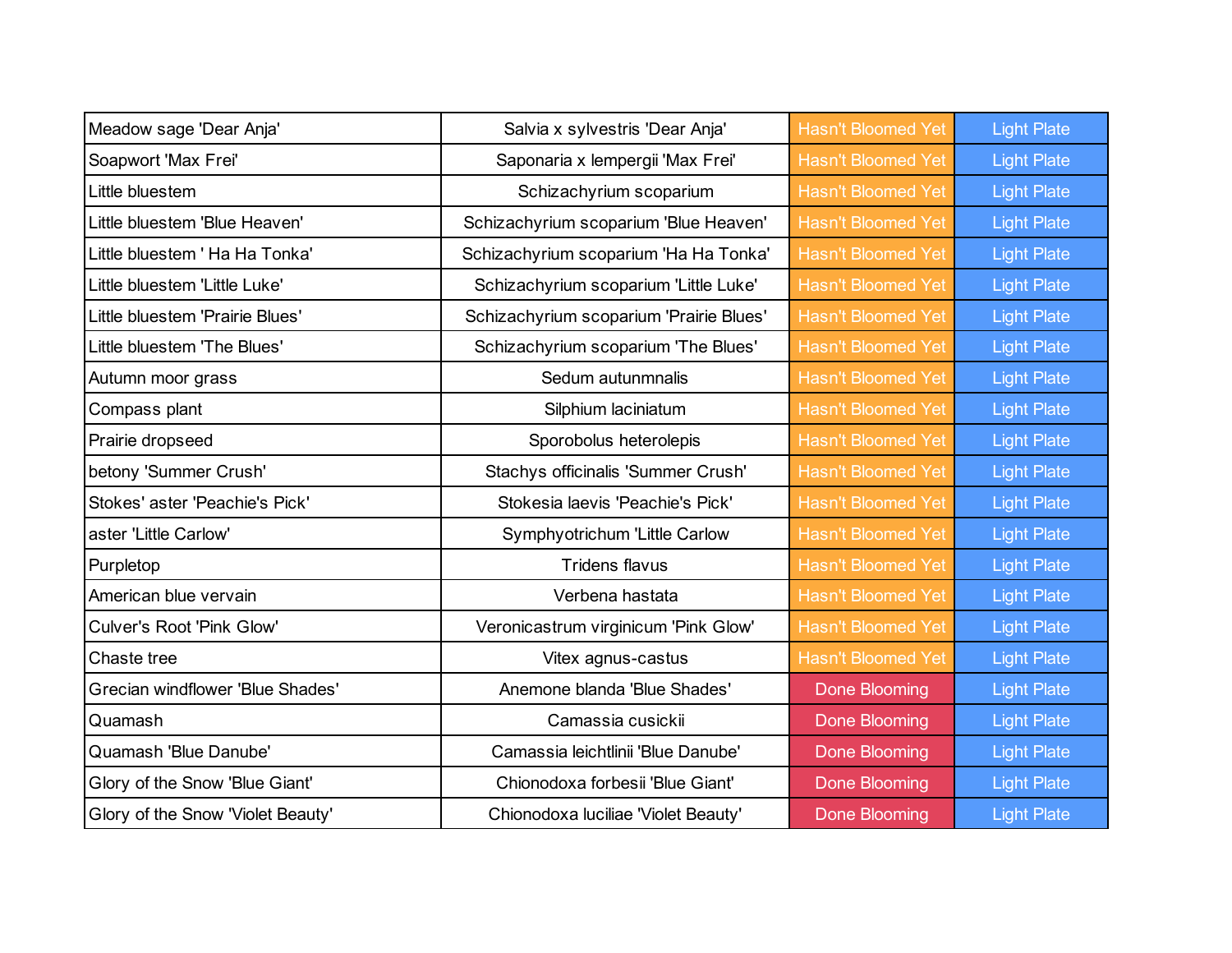| Turkish glory of the snow         | Chionodoxa sardensis                 | <b>Done Blooming</b> | <b>Light Plate</b> |
|-----------------------------------|--------------------------------------|----------------------|--------------------|
| Tommy crocus 'Barr's Purple'      | Crocus tommasinianus 'Barr's Purple' | <b>Done Blooming</b> | <b>Light Plate</b> |
| Tommy crocus 'Ruby Giant'         | Crocus tommasinianus 'Ruby Giant'    | Done Blooming        | <b>Light Plate</b> |
| Crocus 'Pickwick'                 | Crocus vernus 'Pickwick'             | <b>Done Blooming</b> | <b>Light Plate</b> |
| Crocus 'Vanguard'                 | Crocus vernus 'Vanguard'             | <b>Done Blooming</b> | <b>Light Plate</b> |
| Shooting Star 'Aphrodite'         | Dodecatheon 'Aphrodite'              | <b>Done Blooming</b> | <b>Light Plate</b> |
| Persian lily 'Ivory Bells'        | Fritillaria persica 'Ivory Bells'    | Done Blooming        | <b>Light Plate</b> |
| Greater snowdrop                  | Galanthus elwesii                    | <b>Done Blooming</b> | <b>Light Plate</b> |
| Avens 'Citronge'                  | Geum x 'Citronge'                    | <b>Done Blooming</b> | <b>Light Plate</b> |
| Summer snowflake 'Gravetye Giant' | Leucojum aestivum 'Gravetye Giant'   | <b>Done Blooming</b> | <b>Light Plate</b> |
| Grape hyacinth 'Superstar'        | Muscari armeniacum 'Superstar'       | Done Blooming        | <b>Light Plate</b> |
| Daffodil 'Sailboat'               | Narcissus 'Sailboat'                 | <b>Done Blooming</b> | <b>Light Plate</b> |
| Triandrus daffodil 'Thalia'       | Narcissus 'Thalia'                   | <b>Done Blooming</b> | <b>Light Plate</b> |
| Daffodil 'W. P. Milner'           | Narcissus 'W. P. Milner'             | <b>Done Blooming</b> | <b>Light Plate</b> |
| Oriental poppy 'Scarlett O'Hara'  | Papaver orientale 'Scarlett O'Hara'  | Done Blooming        | <b>Light Plate</b> |
| Turburgen squill                  | Scilla mischtschenkoana              | <b>Done Blooming</b> | <b>Light Plate</b> |
| tulip 'Ballade'                   | Tulipa 'Ballade'                     | <b>Done Blooming</b> | <b>Light Plate</b> |
| tulip 'Don Quichotte'             | Tulipa 'Don Quichotte'               | <b>Done Blooming</b> | <b>Light Plate</b> |
| tulip 'Flaming Spring Green'      | Tulipa 'Flaming Spring Green'        | Done Blooming        | <b>Light Plate</b> |
| Tulip 'Ivory Floradale'           | Tulipa 'Ivory Floradale'             | <b>Done Blooming</b> | <b>Light Plate</b> |
| Tulip 'Maureen'                   | Tulipa 'Maureen'                     | Done Blooming        | <b>Light Plate</b> |
| Tulip 'Purissima'                 | Tulipa 'Purissima'                   | <b>Done Blooming</b> | <b>Light Plate</b> |
| Tulip 'Queen of Night'            | Tulipa 'Queen of Night'              | <b>Done Blooming</b> | <b>Light Plate</b> |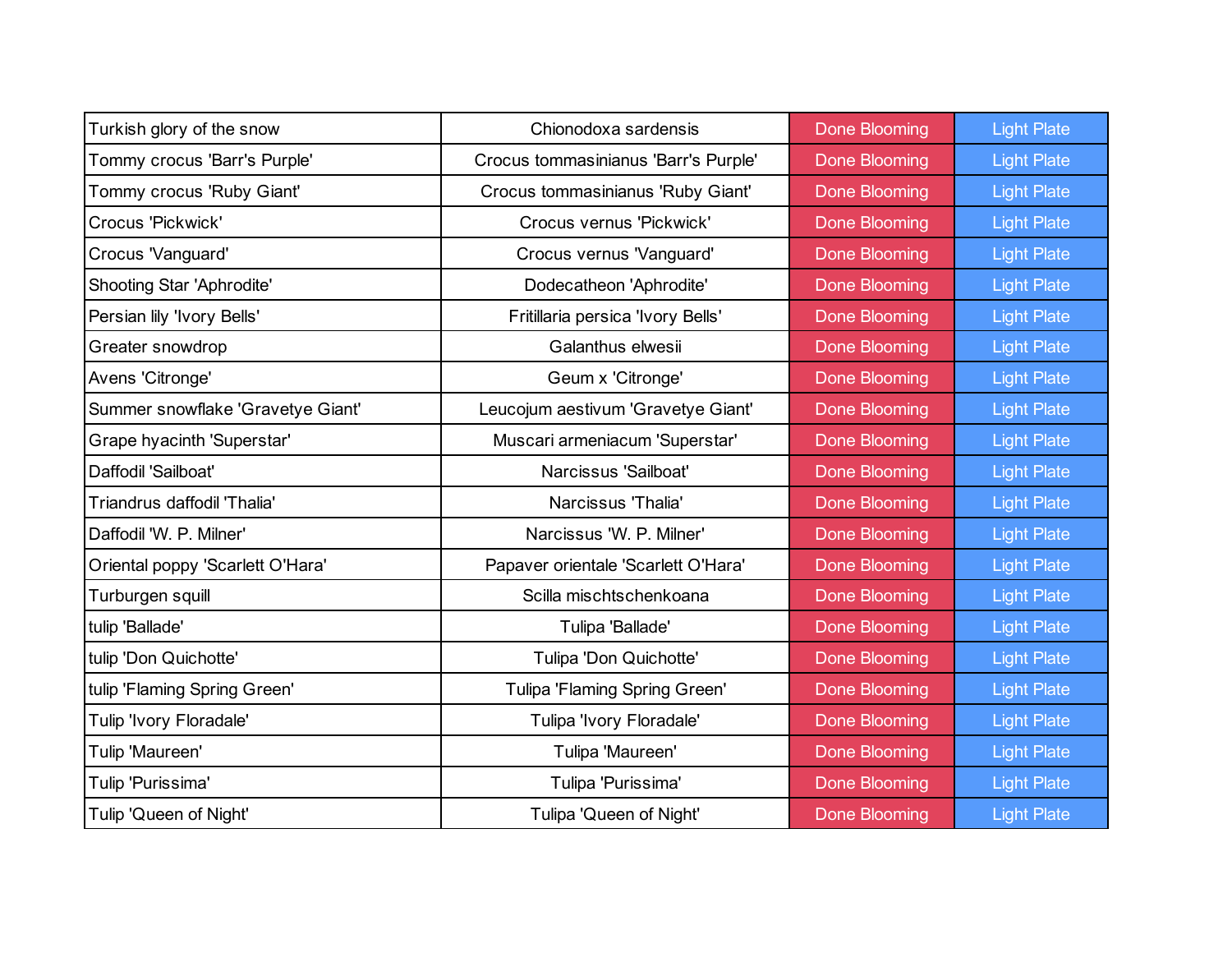| Tulip 'Spring Green'        | Tulipa 'Spring Green'                | Done Blooming | <b>Light Plate</b> |
|-----------------------------|--------------------------------------|---------------|--------------------|
| Tulip 'Tres Chic'           | Tulipa 'Tres Chic'                   | Done Blooming | <b>Light Plate</b> |
| Tulip 'Lilac Wonder'        | Tulipa bakeri 'Lilac Wonder'         | Done Blooming | <b>Light Plate</b> |
| Tulip 'Splendens'           | Tulipa hageri 'Splendens'            | Done Blooming | <b>Light Plate</b> |
| Tulip 'Violacea Black Base' | Tulipa humilis 'Violacea Black Base' | Done Blooming | <b>Light Plate</b> |
| Polychrome tulip            | Tulipa polychroma                    | Done Blooming | <b>Light Plate</b> |
| Turkestan tulip             | Tulipa turkestanica                  | Done Blooming | <b>Light Plate</b> |
| Urumiensis tulip            | Tulipa urumiensis                    | Done Blooming | <b>Light Plate</b> |

## **Dark Plate**

| Name                           | <b>Scientific Name</b>               | <b>Status</b>    | Location          |
|--------------------------------|--------------------------------------|------------------|-------------------|
| Goatsbeard 'Horatio'           | Aruncus 'Horatio'                    | <b>NEW BLOOM</b> | <b>Dark Plate</b> |
| Purple sensation allium        | Allium aflatunese 'Purple Sensation' | <b>Blooming</b>  | Dark Plate        |
| <b>Star of Persia</b>          | Allium christophii                   | <b>Blooming</b>  | <b>Dark Plate</b> |
| <b>Goatsbeard 'Misty Lace'</b> | Aruncus 'Misty Lace'                 | <b>Blooming</b>  | Dark Plate        |
| Wild ginger                    | Asarum canadense                     | <b>Blooming</b>  | <b>Dark Plate</b> |
| Masterwort 'Roma'              | Astrantia major 'Roma'               | <b>Blooming</b>  | <b>Dark Plate</b> |
| White false indigo             | Baptisia alba var. macrophylla       | <b>Blooming</b>  | <b>Dark Plate</b> |
| Brome-like sedge               | Carex bromoides                      | <b>Blooming</b>  | <b>Dark Plate</b> |
| Palm sedge                     | Carex muskingumensis                 | <b>Blooming</b>  | <b>Dark Plate</b> |
| Cranesbill 'Orion'             | Geranium 'Orion'                     | <b>Blooming</b>  | <b>Dark Plate</b> |
| Knotted cranesbill             | Geranium nodosum                     | <b>Blooming</b>  | <b>Dark Plate</b> |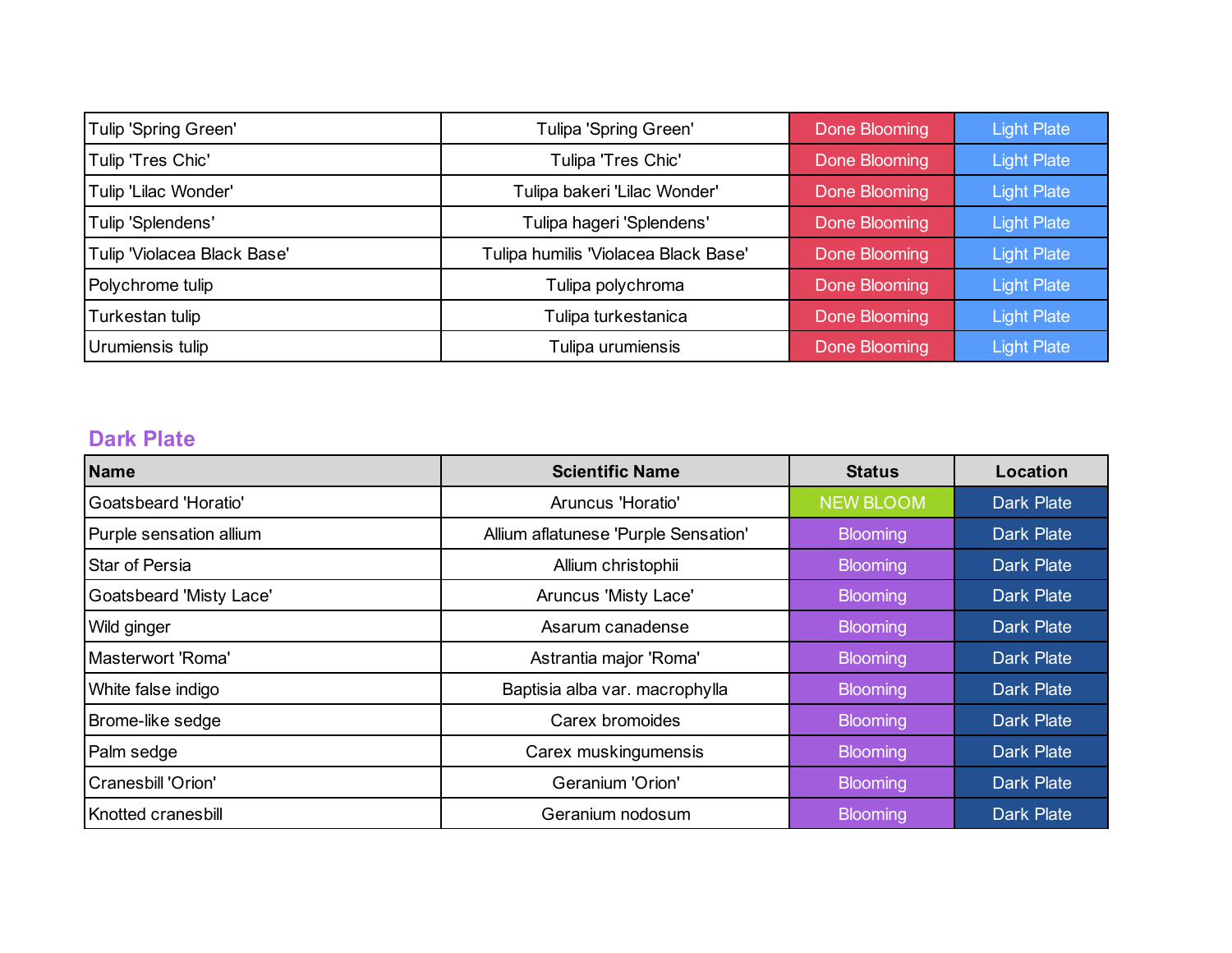| Cranesbill 'Max Frei'               | Geranium sanguineum 'Max Frei'        | <b>Blooming</b>           | <b>Dark Plate</b> |
|-------------------------------------|---------------------------------------|---------------------------|-------------------|
| Cranesbill 'Karmina'                | Geranium x cantabrigiense 'Karmina'   | <b>Blooming</b>           | <b>Dark Plate</b> |
| Cranesbill 'Claridge Druce'         | Geranium x oxonianum 'Claridge Druce' | <b>Blooming</b>           | <b>Dark Plate</b> |
| Prairie smoke                       | Geum triflorum                        | <b>Blooming</b>           | <b>Dark Plate</b> |
| Kentucky coffee tree                | Gymnocladus dioicus                   | <b>Blooming</b>           | <b>Dark Plate</b> |
| Lenten rose                         | Helleborus orientalis                 | <b>Blooming</b>           | <b>Dark Plate</b> |
| Prairie alum root                   | Heuchera richardsonii                 | <b>Blooming</b>           | <b>Dark Plate</b> |
| Hosta 'Blue Angel'                  | Hosta 'Blue Angel'                    | <b>Blooming</b>           | <b>Dark Plate</b> |
| Virginia waterleaf (copy)           | Hydrophyllum virginianum              | <b>Blooming</b>           | <b>Dark Plate</b> |
| <b>Pincushion 'Mars Midget'</b>     | Knautia macedonica 'Mars Midget'      | <b>Blooming</b>           | <b>Dark Plate</b> |
| Catmint 'Walker's Low'              | Nepeta racemosa 'Walker's Low'        | <b>Blooming</b>           | <b>Dark Plate</b> |
| Peony 'Jan van Leeuwen'             | Paeonia lactiflora 'Jan van Leeuwen'  | <b>Blooming</b>           | <b>Dark Plate</b> |
| Foxglove beardtongue 'Husker Red'   | Pentsemon digitalis 'Husker Red'      | <b>Blooming</b>           | <b>Dark Plate</b> |
| White dragon knotweed               | Persicaria polymorpha                 | <b>Blooming</b>           | <b>Dark Plate</b> |
| Phlomis 'Amazone'                   | Phlomis tuberosa 'Amazone'            | <b>Blooming</b>           | <b>Dark Plate</b> |
| Smooth Solomon's seal               | Polygonatum biflorum                  | <b>Blooming</b>           | <b>Dark Plate</b> |
| Bowman's root                       | Porteranthus trifoliatus              | <b>Blooming</b>           | <b>Dark Plate</b> |
| <b>Black locust 'Chicago Blues'</b> | Robinia pseudoacacia 'Chicago Blues'  | <b>Blooming</b>           | <b>Dark Plate</b> |
| <b>Bear's Breeches</b>              | Acanthus spinosus                     | <b>Hasn't Bloomed Yet</b> | <b>Dark Plate</b> |
| Yarrow 'Credo'                      | Achillea 'Credo'                      | <b>Hasn't Bloomed Yet</b> | <b>Dark Plate</b> |
| Yarrow 'Walther Funcke'             | Achillea 'Walther Funcke'             | <b>Hasn't Bloomed Yet</b> | <b>Dark Plate</b> |
| <b>Azure Monkshood</b>              | Acontium fischeri                     | <b>Hasn't Bloomed Yet</b> | <b>Dark Plate</b> |
| White baneberry                     | Actaea pachypoda                      | <b>Hasn't Bloomed Yet</b> | <b>Dark Plate</b> |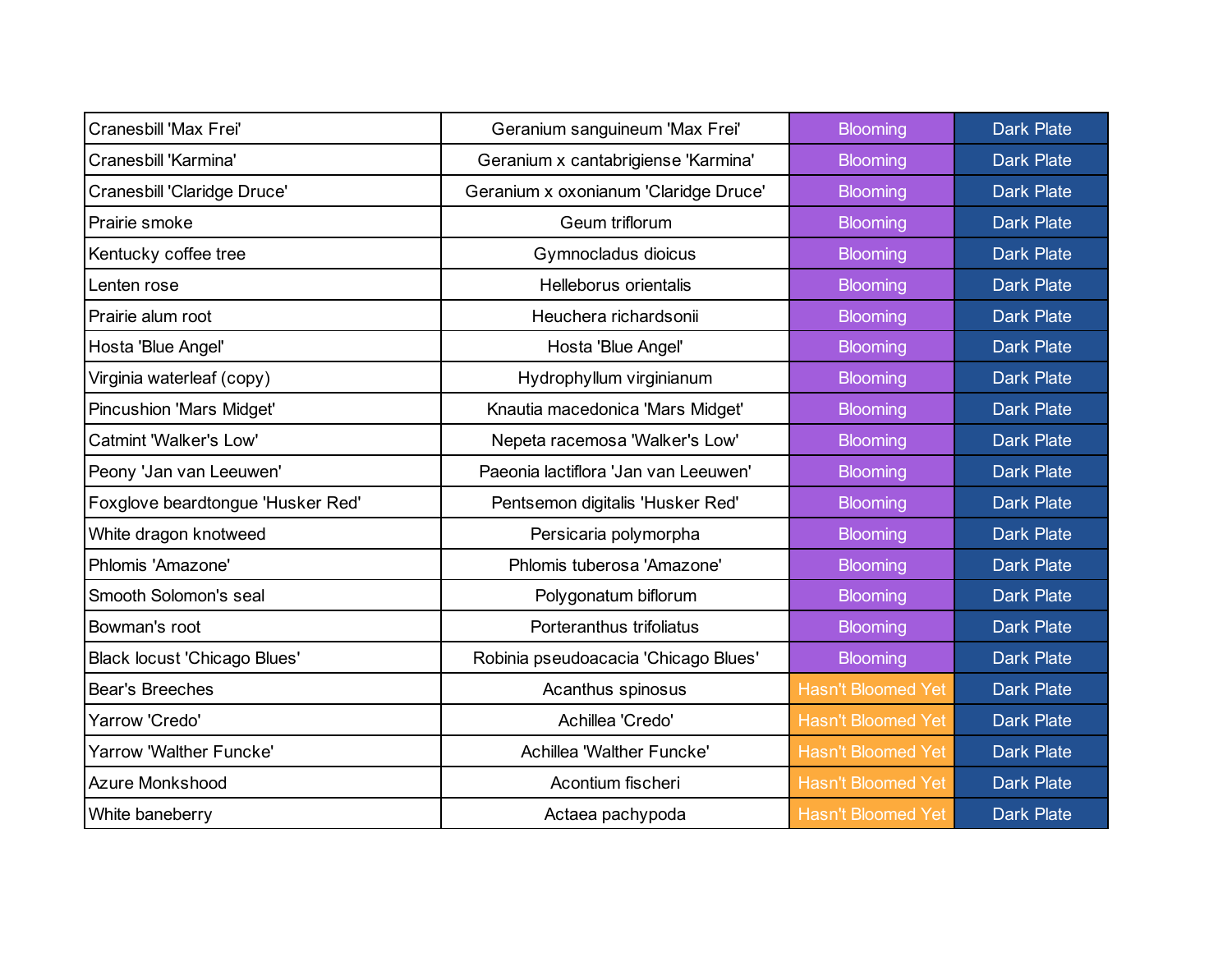| <b>Black cohosh</b>                    | Actaea racemosa                               | <b>Hasn't Bloomed Yet</b> | <b>Dark Plate</b> |
|----------------------------------------|-----------------------------------------------|---------------------------|-------------------|
| Red baneberry                          | Actaea rubra                                  | <b>Hasn't Bloomed Yet</b> | <b>Dark Plate</b> |
| bugbane 'James Compton'                | Actaea simplex 'James Compton'                | <b>Hasn't Bloomed Yet</b> | <b>Dark Plate</b> |
| Giant hyssop 'Blue Fortune'            | Agastache 'Blue Fortune'                      | <b>Hasn't Bloomed Yet</b> | <b>Dark Plate</b> |
| White snakeroot                        | Ageratina altissima                           | <b>Hasn't Bloomed Yet</b> | <b>Dark Plate</b> |
| Allium 'Windy City'                    | Allium "Windy City'                           | <b>Hasn't Bloomed Yet</b> | <b>Dark Plate</b> |
| Allium 'Summer Beauty'                 | Allium lusitanicum 'Summer Beauty'            | <b>Hasn't Bloomed Yet</b> | <b>Dark Plate</b> |
| Drumstick allium                       | Allium sphaerocephalon                        | <b>Hasn't Bloomed Yet</b> | <b>Dark Plate</b> |
| Japanese anemone 'Praecox'             | Anemone hupehensis 'Praecox'                  | <b>Hasn't Bloomed Yet</b> | <b>Dark Plate</b> |
| Japanese anemone 'Splendens'           | Anemone hupehensis var. japonica 'Splendens   | <b>Hasn't Bloomed Yet</b> | <b>Dark Plate</b> |
| Prairie Indian plantain                | Arnoglossum plantagineum                      | <b>Hasn't Bloomed Yet</b> | <b>Dark Plate</b> |
| Swamp milkweed                         | Asclepias incarnata                           | <b>Hasn't Bloomed Yet</b> | <b>Dark Plate</b> |
| Common milkweed                        | Asclepias syriaca                             | <b>Hasn't Bloomed Yet</b> | <b>Dark Plate</b> |
| Whorled milkweed                       | Asclepias verticillata                        | <b>Hasn't Bloomed Yet</b> | <b>Dark Plate</b> |
| Tatarian aster 'Jindai'                | Aster tataricus 'Jindai'                      | <b>Hasn't Bloomed Yet</b> | <b>Dark Plate</b> |
| Aster 'Monarch'                        | Aster x frikartii 'Monch'                     | <b>Hasn't Bloomed Yet</b> | <b>Dark Plate</b> |
| Chinese astilbe 'Purple Candle'        | Astilbe chinensis 'Purpurkerze'               | <b>Hasn't Bloomed Yet</b> | <b>Dark Plate</b> |
| Chinese astilbe 'Purple Lance'         | Astilbe chinensis var. taquetii 'Purpurlanze' | <b>Hasn't Bloomed Yet</b> | <b>Dark Plate</b> |
| Calamint                               | Calamintha nepeta ssp. nepeta                 | <b>Hasn't Bloomed Yet</b> | <b>Dark Plate</b> |
| Purple poppy mallow                    | Callirhoe involucrata                         | <b>Hasn't Bloomed Yet</b> | <b>Dark Plate</b> |
| <b>Clustered bellflower 'Caroline'</b> | Campanula glomerata 'Caroline'                | <b>Hasn't Bloomed Yet</b> | <b>Dark Plate</b> |
| White-tinged sedge                     | Carex albicans                                | <b>Hasn't Bloomed Yet</b> | <b>Dark Plate</b> |
| Pennsylvania sedge                     | Carex pennsylvanica                           | <b>Hasn't Bloomed Yet</b> | <b>Dark Plate</b> |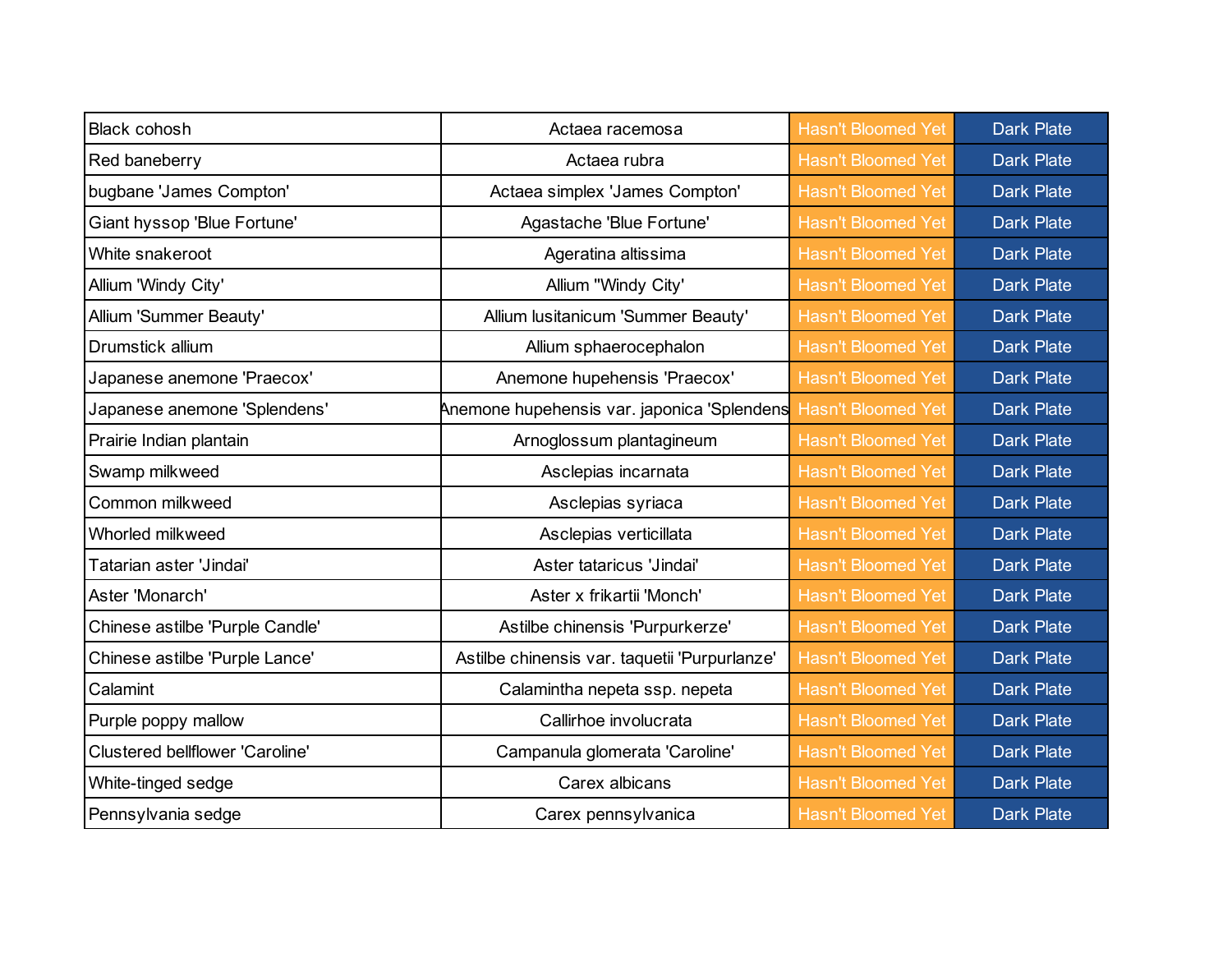| <b>Bluebeard 'Dark Knight'</b> | Caryopteris x clandonensis 'Dark Knight' | <b>Hasn't Bloomed Yet</b> | <b>Dark Plate</b> |
|--------------------------------|------------------------------------------|---------------------------|-------------------|
| Northern sea oats              | Chasmanthium latifolium                  | <b>Hasn't Bloomed Yet</b> | <b>Dark Plate</b> |
| Autumn crocus                  | Colchicum autumnale                      | <b>Hasn't Bloomed Yet</b> | <b>Dark Plate</b> |
| White prairie clover           | Dalea candida                            | <b>Hasn't Bloomed Yet</b> | <b>Dark Plate</b> |
| Purple prairie clover          | Dalea purpurea                           | <b>Hasn't Bloomed Yet</b> | <b>Dark Plate</b> |
| Tufted hair grass              | Deschampsia cespitosa                    | <b>Hasn't Bloomed Yet</b> | <b>Dark Plate</b> |
| Tufted hair grass 'Goldtau'    | Deschampsia cespitosa 'Goldtau'          | <b>Hasn't Bloomed Yet</b> | <b>Dark Plate</b> |
| Rusty foxglove                 | Digitalis ferruginea                     | <b>Hasn't Bloomed Yet</b> | <b>Dark Plate</b> |
| Flat-topped white aster        | Doellingeria umbellata                   | <b>Hasn't Bloomed Yet</b> | <b>Dark Plate</b> |
| Purple coneflower 'Green Edge' | Echinacea purpurea 'Green Edge'          | <b>Hasn't Bloomed Yet</b> | <b>Dark Plate</b> |
| Purple coneflower 'Virgin'     | Echinacea purpurea 'Virgin'              | <b>Hasn't Bloomed Yet</b> | <b>Dark Plate</b> |
| Globe thistle 'Blue Globe'     | Echinops bannaticus 'Blue Globe"         | <b>Hasn't Bloomed Yet</b> | <b>Dark Plate</b> |
| Purple lovegrass               | Eragrostis spectabilis                   | <b>Hasn't Bloomed Yet</b> | <b>Dark Plate</b> |
| Rattlesnake master             | Eryngium yuccifolium                     | <b>Hasn't Bloomed Yet</b> | <b>Dark Plate</b> |
| White wood aster               | Eurybia divaricata                       | <b>Hasn't Bloomed Yet</b> | <b>Dark Plate</b> |
| Big-leaf aster                 | Eurybia macrophylla                      | <b>Hasn't Bloomed Yet</b> | <b>Dark Plate</b> |
| Big-leaf aster 'Twilight'      | Eurybia macrophylla 'Twilight'           | <b>Hasn't Bloomed Yet</b> | <b>Dark Plate</b> |
| Joe Pye weed 'Gateway'         | Eutrochium maculatum 'Gateway'           | <b>Hasn't Bloomed Yet</b> | <b>Dark Plate</b> |
| Joe Pye weed 'Purple Bush'     | Eutrochium maculatum 'Purple Bush'       | <b>Hasn't Bloomed Yet</b> | <b>Dark Plate</b> |
| Queen of the prairie 'Venusta' | Filependula rubra 'Venusta'              | <b>Hasn't Bloomed Yet</b> | <b>Dark Plate</b> |
| Queen of the prairie           | Filipendula rubra                        | <b>Hasn't Bloomed Yet</b> | <b>Dark Plate</b> |
| Cranesbill 'Brookside'         | Geranium 'Brookside                      | <b>Hasn't Bloomed Yet</b> | <b>Dark Plate</b> |
| Cranesbill 'Jolly Bee'         | Geranium 'Jolly Bee'                     | <b>Hasn't Bloomed Yet</b> | <b>Dark Plate</b> |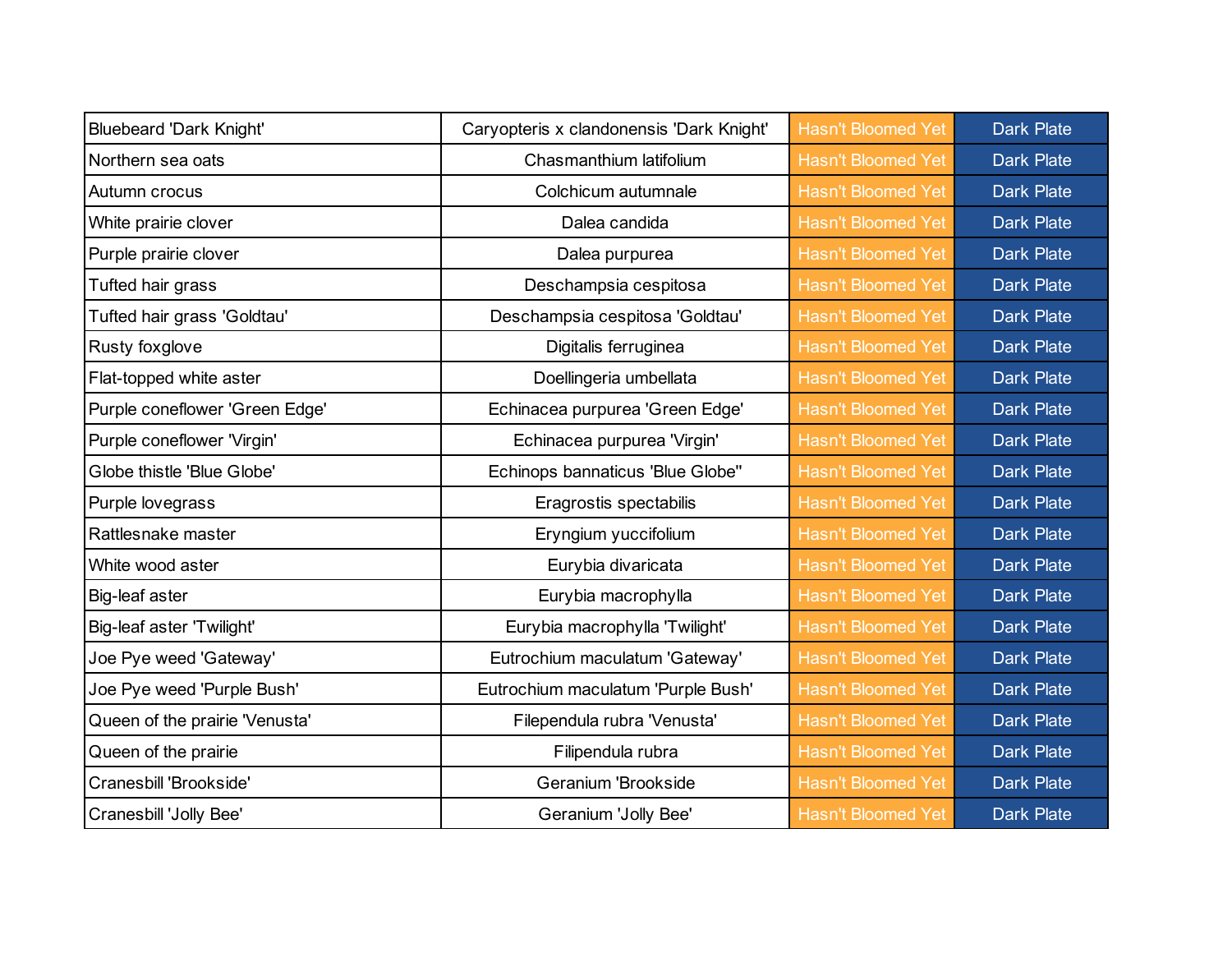| Sneezeweed 'Loysder Wieck'   | Helenium 'Loysder Wieck'                        | <b>Hasn't Bloomed Yet</b> | <b>Dark Plate</b> |
|------------------------------|-------------------------------------------------|---------------------------|-------------------|
| Daylily 'Gentle Shepherd'    | Hemerocallis 'Gentle Shepherd'                  | <b>Hasn't Bloomed Yet</b> | <b>Dark Plate</b> |
| Coral bells 'Palace Purple'  | uchera micrantha var. diversifolia 'Palace Purr | <b>Hasn't Bloomed Yet</b> | <b>Dark Plate</b> |
| Coral bells 'Autumn's Bride' | Heuchera villosa 'Autumn Bride'                 | <b>Hasn't Bloomed Yet</b> | <b>Dark Plate</b> |
| Hosta 'Halcyon'              | Hosta 'Halcyon'                                 | <b>Hasn't Bloomed Yet</b> | <b>Dark Plate</b> |
| Hosta 'Krossa Regal'         | Hosta 'Krossa Regal'                            | <b>Hasn't Bloomed Yet</b> | <b>Dark Plate</b> |
| Hosta 'Royal Standard'       | Hosta 'Royal Standard'                          | <b>Hasn't Bloomed Yet</b> | <b>Dark Plate</b> |
| Hosta 'White Triumphator'    | Hosta 'White Triumphator'                       | <b>Hasn't Bloomed Yet</b> | <b>Dark Plate</b> |
| Stonecrop 'Carl'             | Hylotelephium 'Carl'                            | <b>Hasn't Bloomed Yet</b> | <b>Dark Plate</b> |
| Fleabane 'Sonnenstrahl'      | Inula magnifica 'Sonnenstrahl'                  | <b>Hasn't Bloomed Yet</b> | <b>Dark Plate</b> |
| Yellow wax bells             | Kirengeshoma palmata                            | <b>Hasn't Bloomed Yet</b> | <b>Dark Plate</b> |
| Pincushion                   | Knautia macedonica                              | <b>Hasn't Bloomed Yet</b> | <b>Dark Plate</b> |
| Rough blazing star           | Liatris aspera                                  | <b>Hasn't Bloomed Yet</b> | <b>Dark Plate</b> |
| Tulip tree                   | Liriodendron tulipifera                         | <b>Hasn't Bloomed Yet</b> | <b>Dark Plate</b> |
| Great blue lobelia           | Lobelia siphilitica                             | <b>Hasn't Bloomed Yet</b> | <b>Dark Plate</b> |
| Bigleaf magnolia             | Magnolia macrophylla                            | <b>Hasn't Bloomed Yet</b> | <b>Dark Plate</b> |
| Moor grass 'Cordoba'         | Molinia caerulea 'Cordoba'                      | <b>Hasn't Bloomed Yet</b> | <b>Dark Plate</b> |
| Moor grass 'Dauerstrahl'     | Molinia caerulea 'Dauerstrahl'                  | <b>Hasn't Bloomed Yet</b> | <b>Dark Plate</b> |
| Moor grass 'Poul Petersen'   | Molinia caerulea 'Poul Petersen'                | <b>Hasn't Bloomed Yet</b> | <b>Dark Plate</b> |
| Moor grass 'Transparent'     | Molinia litoralis 'Transparent'                 | <b>Hasn't Bloomed Yet</b> | <b>Dark Plate</b> |
| Beebalm 'Scorpion'           | Monarda 'Scorpion'                              | <b>Hasn't Bloomed Yet</b> | <b>Dark Plate</b> |
| Wild bergamot                | Monarda fistulosa                               | <b>Hasn't Bloomed Yet</b> | <b>Dark Plate</b> |
| Prairie satin grass          | Muhlenbergia cuspidata                          | <b>Hasn't Bloomed Yet</b> | <b>Dark Plate</b> |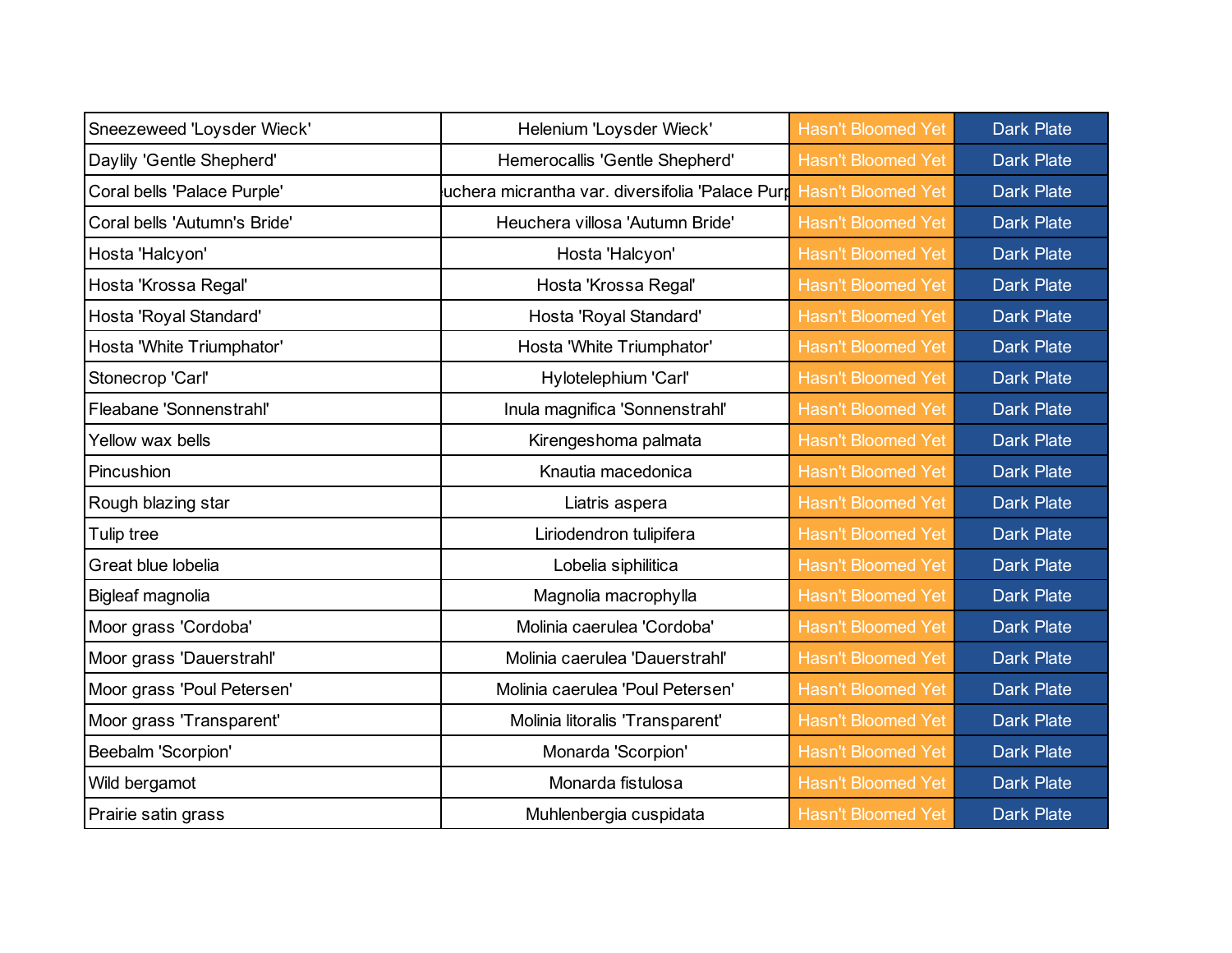| Prairie flat-top goldenrod    | Oligoneuron album                      | <b>Hasn't Bloomed Yet</b> | <b>Dark Plate</b> |
|-------------------------------|----------------------------------------|---------------------------|-------------------|
| Switch grass 'Dallas Blues'   | Panicum virgatum 'Dallas Blues'        | <b>Hasn't Bloomed Yet</b> | <b>Dark Plate</b> |
| Knotweed 'Alba'               | Persicaria amplexicaulis 'Alba'        | <b>Hasn't Bloomed Yet</b> | <b>Dark Plate</b> |
| Knotweed 'Firedance'          | Persicaria amplexicaulis 'Firedance'   | <b>Hasn't Bloomed Yet</b> | <b>Dark Plate</b> |
| Wild blue phlox               | Phlox divaricata                       | <b>Hasn't Bloomed Yet</b> | <b>Dark Plate</b> |
| Garden phlox                  | Phlox paniculata                       | <b>Hasn't Bloomed Yet</b> | <b>Dark Plate</b> |
| Garden phlox 'Blue Paradise'  | Phlox paniculata 'Blue Paradise'       | <b>Hasn't Bloomed Yet</b> | <b>Dark Plate</b> |
| Garden phlox 'Sweet Laura'    | Phlox paniculata 'Sweet Laura'         | <b>Hasn't Bloomed Yet</b> | <b>Dark Plate</b> |
| <b>Balloon flower</b>         | Platycodon grandiflorus                | <b>Hasn't Bloomed Yet</b> | <b>Dark Plate</b> |
| Hill's oak                    | Quercus ellipsoidalis                  | <b>Hasn't Bloomed Yet</b> | <b>Dark Plate</b> |
| Rodgersia 'Superba'           | Rodgersia pinnata 'Superba'            | <b>Hasn't Bloomed Yet</b> | <b>Dark Plate</b> |
| Prairie petunia               | Ruellia humilis                        | <b>Hasn't Bloomed Yet</b> | <b>Dark Plate</b> |
| Azure sage                    | Salvia azurea                          | <b>Hasn't Bloomed Yet</b> | <b>Dark Plate</b> |
| Meadow sage 'Amethyst'        | Salvia nemerosa 'Amethyst'             | <b>Hasn't Bloomed Yet</b> | <b>Dark Plate</b> |
| Meadow sage 'Pink Delight'    | Salvia pratensis 'Pink Delight'        | <b>Hasn't Bloomed Yet</b> | <b>Dark Plate</b> |
| Meadow sage 'Purple Rain'     | Salvia verticillata 'Purple Rain'      | <b>Hasn't Bloomed Yet</b> | <b>Dark Plate</b> |
| American burnet               | Sanguisorba canadensis                 | <b>Hasn't Bloomed Yet</b> | <b>Dark Plate</b> |
| <b>Burnet</b>                 | Sanguisorba menziesii                  | <b>Hasn't Bloomed Yet</b> | <b>Dark Plate</b> |
| Canadian burnet 'Red Thunder' | Sanguisorba officianalis 'Red Thunder' | <b>Hasn't Bloomed Yet</b> | <b>Dark Plate</b> |
| Soapwort 'Max Frei'           | Saponaria x lempergii 'Max Frei'       | <b>Hasn't Bloomed Yet</b> | <b>Dark Plate</b> |
| Skullcap                      | Scutellaria incana                     | <b>Hasn't Bloomed Yet</b> | <b>Dark Plate</b> |
| Showy stonecrop 'Petrified'   | Sedum 'Petrified'                      | <b>Hasn't Bloomed Yet</b> | <b>Dark Plate</b> |
| Autumn moor grass             | Sesleria autumnalis                    | <b>Hasn't Bloomed Yet</b> | <b>Dark Plate</b> |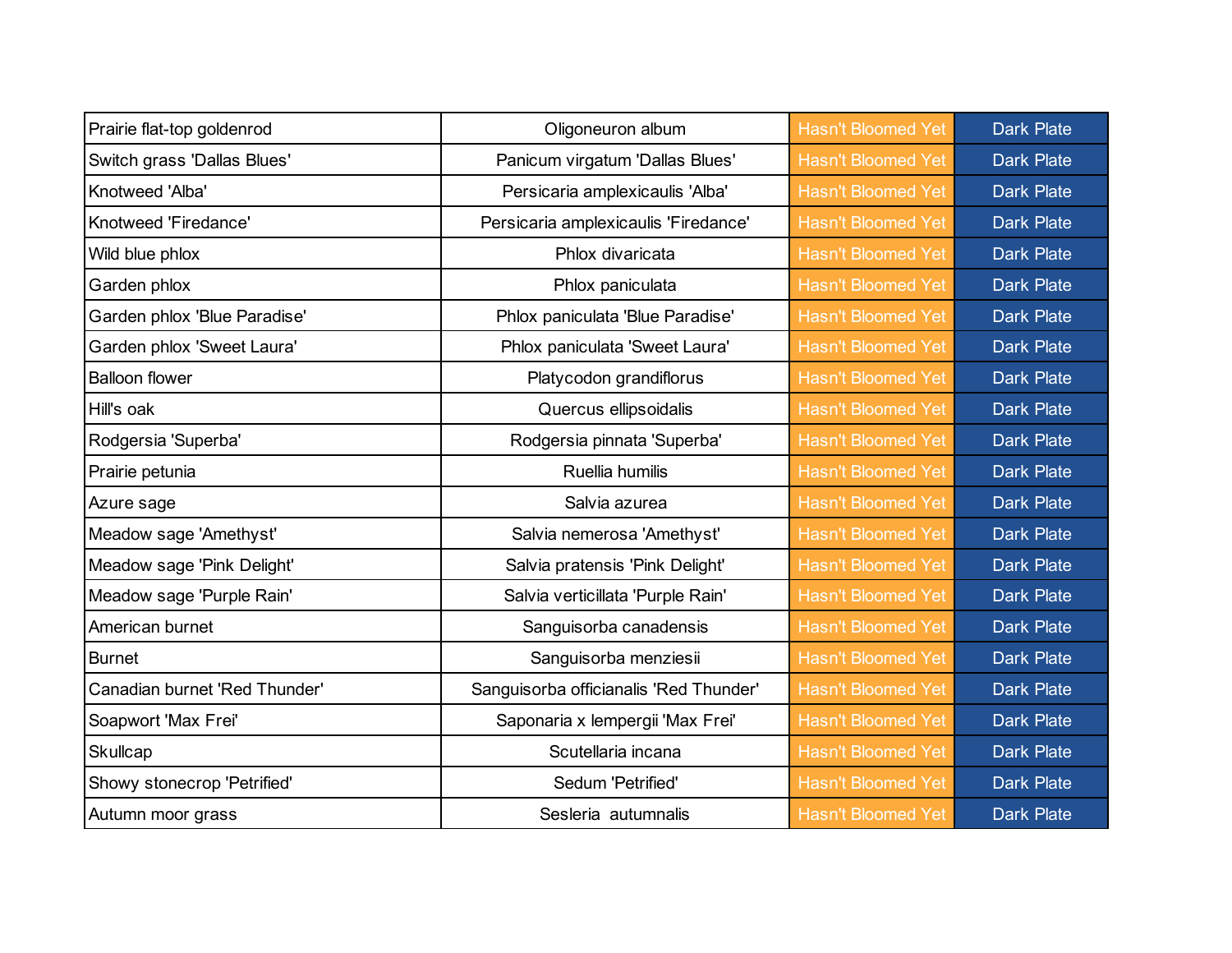| Compass plant                         | Silphium laciniatum                          | <b>Hasn't Bloomed Yet</b> | <b>Dark Plate</b> |
|---------------------------------------|----------------------------------------------|---------------------------|-------------------|
| <b>Goldenrod 'Wichita Mountains'</b>  | Solidago 'Wichita Mountains'                 | <b>Hasn't Bloomed Yet</b> | <b>Dark Plate</b> |
| Rough goldenrod 'Fireworks'           | Solidago rugosa 'Fireworks'                  | <b>Hasn't Bloomed Yet</b> | <b>Dark Plate</b> |
| Alkali sacaton                        | Sporobolus airoides                          | <b>Hasn't Bloomed Yet</b> | <b>Dark Plate</b> |
| Prairie dropseed                      | Sporobolus heterolepis                       | <b>Hasn't Bloomed Yet</b> | <b>Dark Plate</b> |
| Prairie dropseed 'Tara'               | Sporobolus heterolepis 'Tara'                | <b>Hasn't Bloomed Yet</b> | <b>Dark Plate</b> |
| Stokes' aster 'Peachie's Pick'        | Stokesia laevis 'Peachie's Pick'             | <b>Hasn't Bloomed Yet</b> | <b>Dark Plate</b> |
| <b>Aster 'Little Carlow'</b>          | Symphyotrichum 'Little Carlow                | <b>Hasn't Bloomed Yet</b> | <b>Dark Plate</b> |
| New England aster                     | Symphyotrichum novae-angliae                 | <b>Hasn't Bloomed Yet</b> | <b>Dark Plate</b> |
| New England aster 'Violetta'          | Symphyotrichum novae-angliae 'Violetta'      | <b>Hasn't Bloomed Yet</b> | <b>Dark Plate</b> |
| Aromatic aster 'October Skies'        | Symphyotrichum oblongifolium 'October Skies' | <b>Hasn't Bloomed Yet</b> | <b>Dark Plate</b> |
| Skyblue aster                         | Symphyotrichum oolentangiense                | <b>Hasn't Bloomed Yet</b> | <b>Dark Plate</b> |
| Meadow rue 'Elin                      | Thalictrum 'Elin'                            | <b>Hasn't Bloomed Yet</b> | <b>Dark Plate</b> |
| Meadow rue 'Splendide'                | Thalictrum 'Splendide'                       | <b>Hasn't Bloomed Yet</b> | <b>Dark Plate</b> |
| Toad lily                             | Tricyrtis formosana                          | <b>Hasn't Bloomed Yet</b> | <b>Dark Plate</b> |
| Toad lily 'Tojen'                     | Tricyrtis formosana 'Tojen'                  | <b>Hasn't Bloomed Yet</b> | <b>Dark Plate</b> |
| American blue vervain                 | Verbena hastata                              | <b>Hasn't Bloomed Yet</b> | <b>Dark Plate</b> |
| Ironweed 'Southern Cross'             | Vernonia 'Southern Cross'                    | <b>Hasn't Bloomed Yet</b> | <b>Dark Plate</b> |
| Narrow lead ironweed 'Iron Butterfly' | Vernonia lettermannii 'Iron butterfly'       | <b>Hasn't Bloomed Yet</b> | <b>Dark Plate</b> |
| Speedwell 'Eveline'                   | Veronica longifolia 'Eveline'                | <b>Hasn't Bloomed Yet</b> | <b>Dark Plate</b> |
| <b>Culver's Root 'Diane'</b>          | Veronicastrum virginicum 'Diane'             | <b>Hasn't Bloomed Yet</b> | <b>Dark Plate</b> |
| Culver's Root 'Rosea'                 | Veronicastrum virginicum 'Rosea'             | <b>Hasn't Bloomed Yet</b> | <b>Dark Plate</b> |
| <b>Culver's Root 'Temptation'</b>     | Veronicastrum virgnicum 'Temptation'         | <b>Hasn't Bloomed Yet</b> | <b>Dark Plate</b> |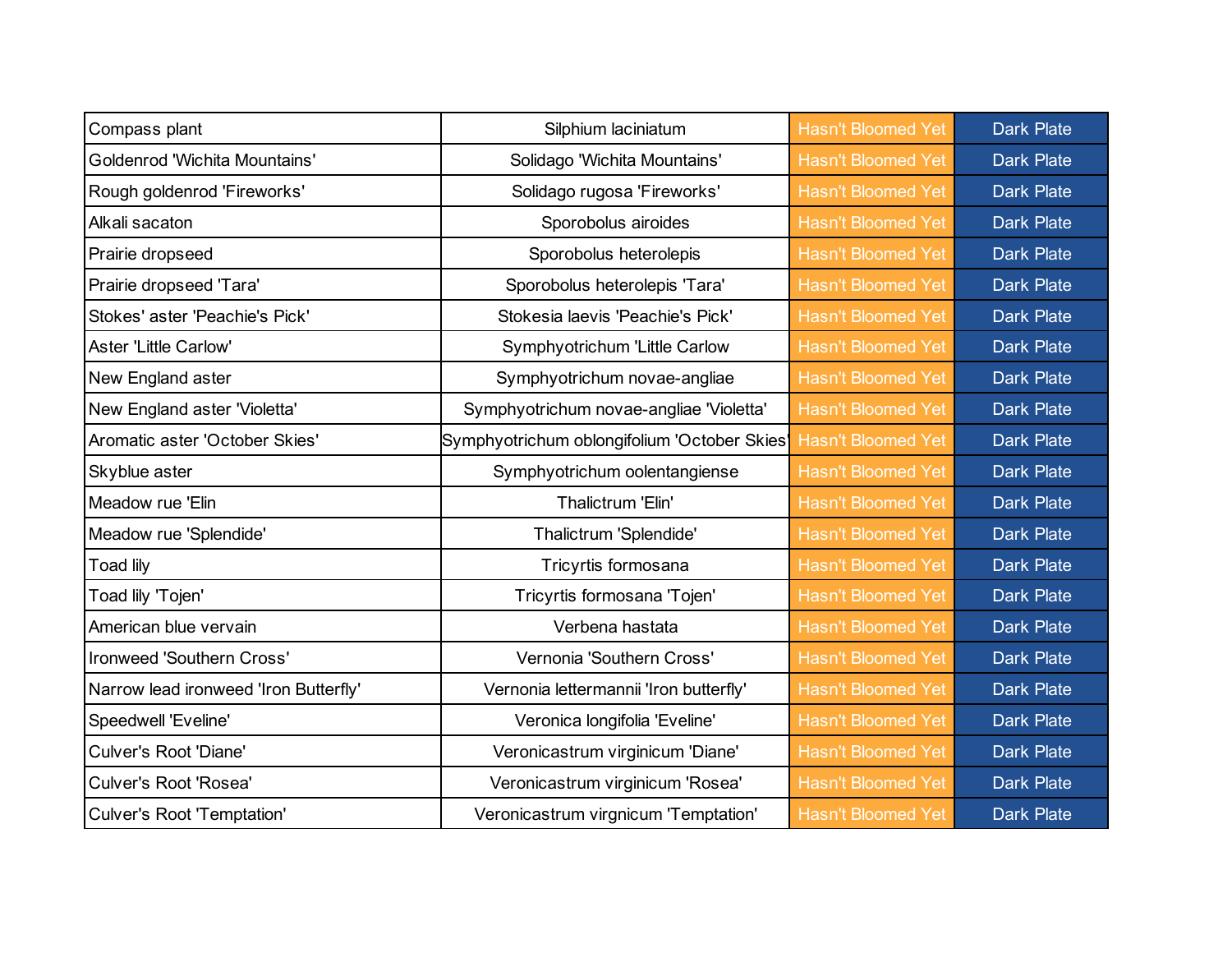| Chaste tree                    | Vitex agnus-castus                  | <b>Hasn't Bloomed Yet</b> | <b>Dark Plate</b> |
|--------------------------------|-------------------------------------|---------------------------|-------------------|
| Wood anemone                   | Anemone nemerosa                    | Done Blooming             | <b>Dark Plate</b> |
| Wood anemone 'Royal Blue'      | Anemone nemerosa 'Royal Blue'       | Done Blooming             | <b>Dark Plate</b> |
| Jack-in-the-Pulpit             | Arisaema triphyllum                 | Done Blooming             | <b>Dark Plate</b> |
| Siberian bugloss               | Brunnera macrophylla                | <b>Done Blooming</b>      | <b>Dark Plate</b> |
| Quamash                        | Camassia cusickii                   | <b>Done Blooming</b>      | <b>Dark Plate</b> |
| Quamash 'Blue Danube'          | Camassia leichtlinii 'Blue Danube'  | Done Blooming             | <b>Dark Plate</b> |
| Pennsylvania sedge 'Straw Hat' | Carex pennsylvanica 'Straw Hat'     | Done Blooming             | <b>Dark Plate</b> |
| Plantain sedge                 | Carex plantaginea                   | Done Blooming             | <b>Dark Plate</b> |
| Fringe tree                    | Chionanthus virginicus              | Done Blooming             | <b>Dark Plate</b> |
| Glory of the snow 'Blue Giant' | Chionodoxa forbesii 'Blue Giant'    | Done Blooming             | <b>Dark Plate</b> |
| Turkish glory of the snow      | Chionodoxa sardensis                | Done Blooming             | <b>Dark Plate</b> |
| Cockspur hawthorn              | Crataegus crus-galli var. inermis   | Done Blooming             | <b>Dark Plate</b> |
| Shooting star 'Aphrodite'      | Dodecatheon 'Aphrodite'             | Done Blooming             | <b>Dark Plate</b> |
| Longspur barrenwort 'Lilafee'  | Epimedium grandiflorum 'Lilafee'    | Done Blooming             | <b>Dark Plate</b> |
| Bishop's Hat 'Sulphureum'      | Epimedium x versicolor 'Sulphureum' | Done Blooming             | <b>Dark Plate</b> |
| Siberian Fritillary            | Fritillaria pallidaflora            | Done Blooming             | <b>Dark Plate</b> |
| Persian lily                   | Fritillaria persica                 | Done Blooming             | <b>Dark Plate</b> |
| Greater snowdrop               | Galanthus elwesii                   | Done Blooming             | <b>Dark Plate</b> |
| Wild geranium                  | Geranium maculatum                  | Done Blooming             | <b>Dark Plate</b> |
| Ozark witch hazel              | Hamamelis vernalis                  | Done Blooming             | <b>Dark Plate</b> |
| Common witch hazel             | Hamamelis virginiana                | Done Blooming             | <b>Dark Plate</b> |
| Twinleaf                       | Jeffersonia diphylla                | <b>Done Blooming</b>      | <b>Dark Plate</b> |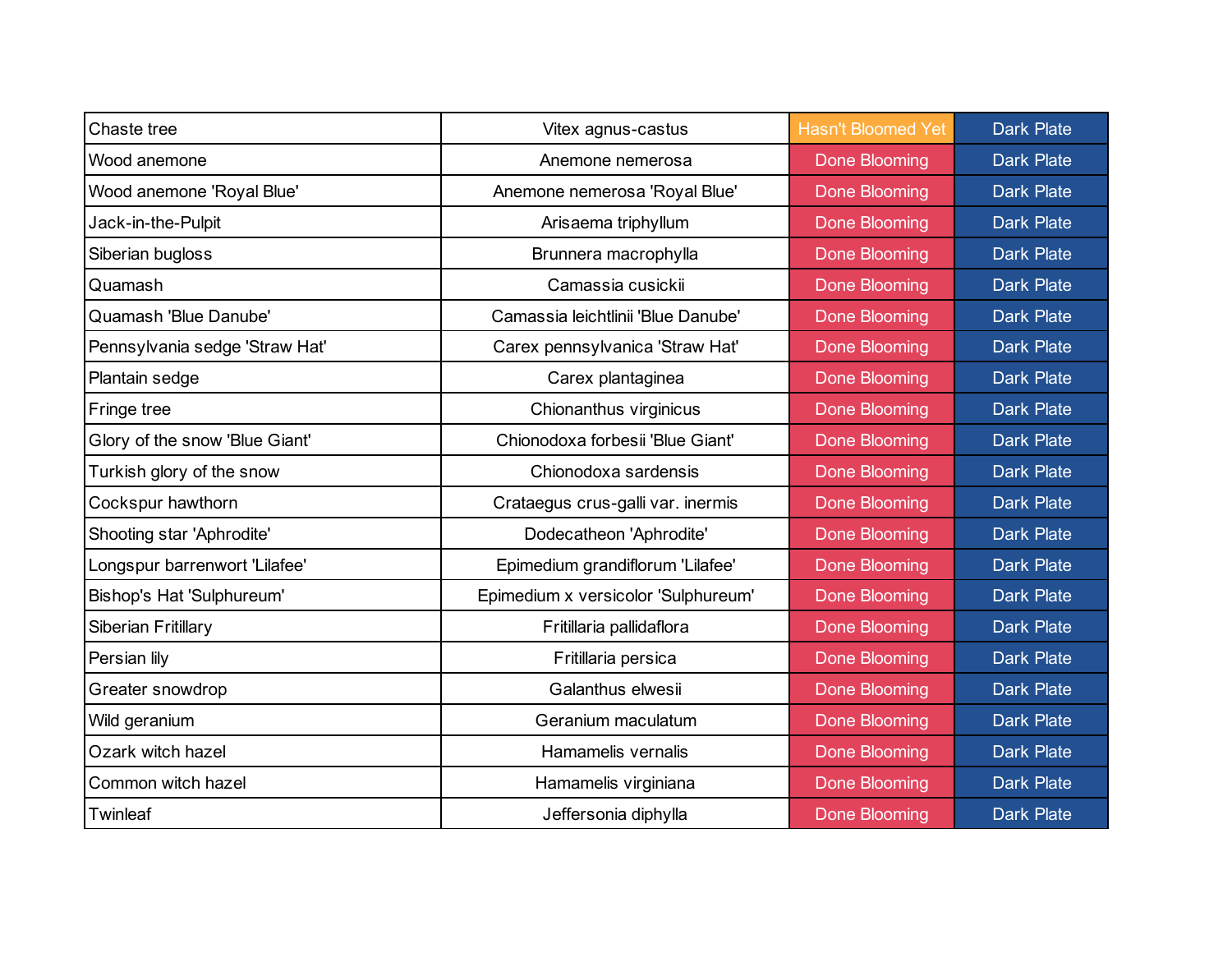| Spring snowflake 'Gravetye Giant' | Leucojum aestivum 'Gravetye Giant' | <b>Done Blooming</b> | <b>Dark Plate</b> |
|-----------------------------------|------------------------------------|----------------------|-------------------|
| Sweet gum                         | Liquidambar stryaciflua            | Done Blooming        | <b>Dark Plate</b> |
| Magnolia 'Butterflies'            | Magnolia 'Butterflies'             | Done Blooming        | <b>Dark Plate</b> |
| Umbrella magnolia                 | Magnolia tripetala                 | Done Blooming        | <b>Dark Plate</b> |
| Sweet bay magnolia                | Magnolia virginiana                | Done Blooming        | <b>Dark Plate</b> |
| <b>False Solomon's seal</b>       | Maianthemum racemosum              | Done Blooming        | <b>Dark Plate</b> |
| Virginia bluebells                | Mertensia virginica                | Done Blooming        | <b>Dark Plate</b> |
| Poet's Daffodil                   | Narcissus 'Actea'                  | Done Blooming        | <b>Dark Plate</b> |
| Daffodil 'Sailboat'               | Narcissus 'Sailboat'               | <b>Done Blooming</b> | <b>Dark Plate</b> |
| Triandrus daffodil 'Thalia'       | Narcissus 'Thalia'                 | Done Blooming        | <b>Dark Plate</b> |
| Daffodil 'W. P. Milner'           | Narcissus 'W. P. Milner'           | Done Blooming        | <b>Dark Plate</b> |
| Tree peony 'Renkaku'              | Paeonia suffruticosa 'Renkaku'     | Done Blooming        | <b>Dark Plate</b> |
| Greek valerian                    | Polemonium caeruleum               | Done Blooming        | <b>Dark Plate</b> |
| Jacob's ladder                    | Polemonium reptans                 | <b>Done Blooming</b> | <b>Dark Plate</b> |
| Chinquapin oak                    | Quercus muehlenbergii              | Done Blooming        | <b>Dark Plate</b> |
| Turbergen squill                  | Scilla mischtschenkoana            | Done Blooming        | <b>Dark Plate</b> |
| Wild stonecrop                    | Sedum ternatum                     | Done Blooming        | <b>Dark Plate</b> |
| Foamflower 'Elizabeth Oliver'     | Tiarella 'Elizabeth Oliver'        | Done Blooming        | <b>Dark Plate</b> |
| <b>Red Trillium</b>               | Trillium erectum                   | Done Blooming        | <b>Dark Plate</b> |
| Large-flowered Trillium           | Trillium grandiflorum              | Done Blooming        | <b>Dark Plate</b> |
| Prairie trilium                   | Trillium recurvatum                | <b>Done Blooming</b> | <b>Dark Plate</b> |
| Tulip 'Ballade'                   | Tulipa 'Ballade'                   | Done Blooming        | <b>Dark Plate</b> |
| Tulip 'Black Parrot'              | Tulipa 'Black Parrot'              | <b>Done Blooming</b> | <b>Dark Plate</b> |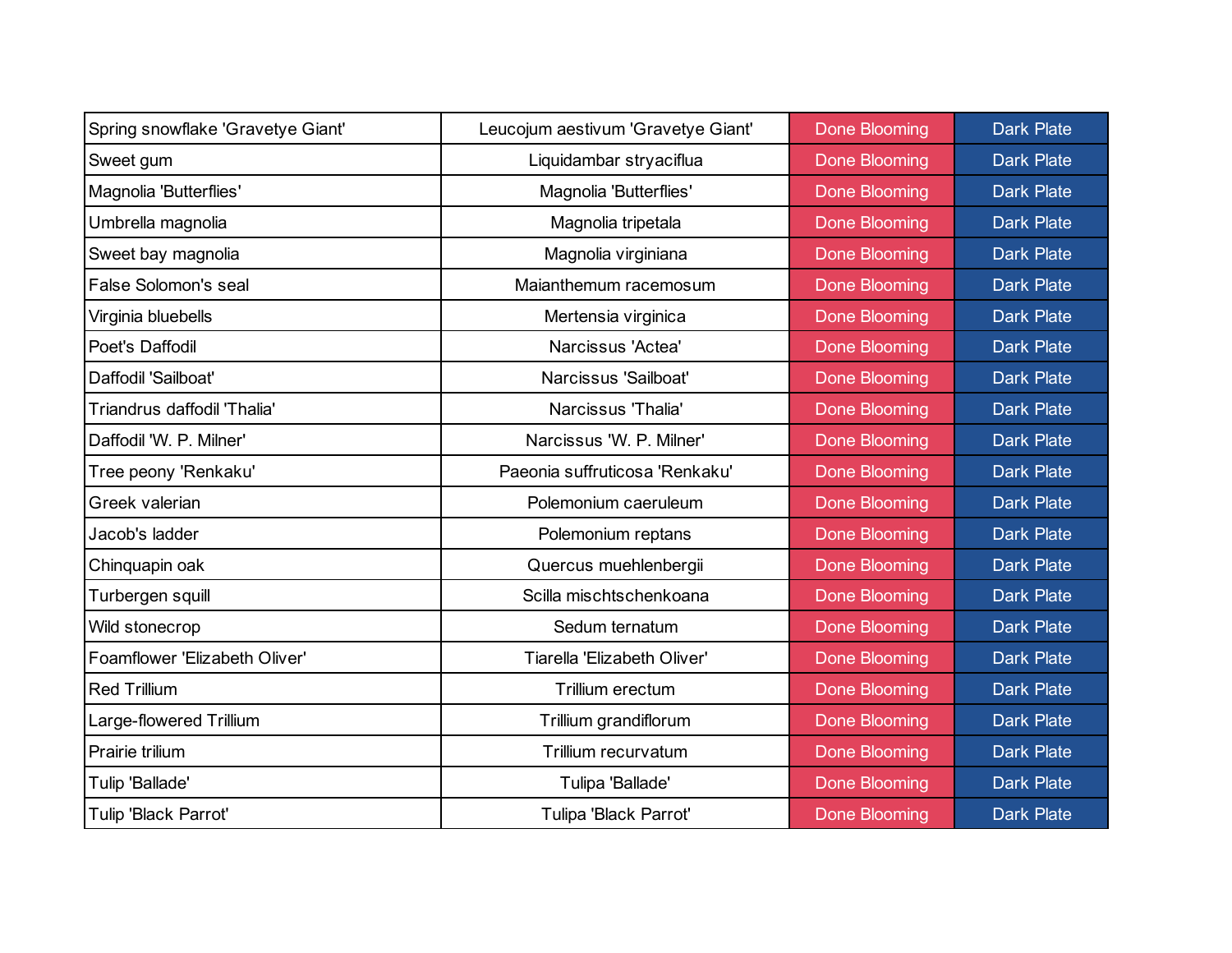| Tulip 'Don Quichotte'               | Tulipa 'Don Quichotte'                          | Done Blooming        | <b>Dark Plate</b> |
|-------------------------------------|-------------------------------------------------|----------------------|-------------------|
| <b>Tulip 'Flaming Spring Green'</b> | Tulipa 'Flaming Spring Green'                   | Done Blooming        | <b>Dark Plate</b> |
| Tulip 'Ivory Floradale'             | Tulipa 'Ivory Floradale'                        | Done Blooming        | <b>Dark Plate</b> |
| Tulip 'Maureen'                     | Tulipa 'Maureen'                                | Done Blooming        | <b>Dark Plate</b> |
| Tulip 'Purissima'                   | Tulipa 'Purissima'                              | Done Blooming        | <b>Dark Plate</b> |
| Tulip 'Queen of Night'              | Tulipa 'Queen of Night'                         | Done Blooming        | <b>Dark Plate</b> |
| Tulip 'Spring Green'                | Tulipa 'Spring Green'                           | Done Blooming        | <b>Dark Plate</b> |
| Polychrome Tulip                    | Tulipa polychroma                               | Done Blooming        | <b>Dark Plate</b> |
| <b>Turkestan Tulip</b>              | Tulipa turkestanica                             | <b>Done Blooming</b> | <b>Dark Plate</b> |
| Large-flowered bellwort             | Uvularia grandiflora                            | Done Blooming        | Dark Plate        |
| Price's Violet                      | Viola priceana                                  | Done Blooming        | <b>Dark Plate</b> |
| Northern maidenhair fern            | Adiantum pedatum                                | Doesn't Bloom        | <b>Dark Plate</b> |
| Northern lady fern 'Lady in Red'    | thyrium filix-femina var. angustum 'Lady in Red | Doesn't Bloom        | <b>Dark Plate</b> |
| Ostrich fern                        | Matteuccia struthiopteris                       | Doesn't Bloom        | <b>Dark Plate</b> |
| Cinnamon fern                       | Osmunda cinnamomea                              | Doesn't Bloom        | <b>Dark Plate</b> |
| Royal fern                          | Osmunda regalis                                 | Doesn't Bloom        | Dark Plate        |
| Christmas fern                      | Polystichum acrostichoides                      | Doesn't Bloom        | <b>Dark Plate</b> |

### **Extrusion Plaza**

| Name                               | <b>Scientific Name</b>            | <b>Status</b>   | Location               |
|------------------------------------|-----------------------------------|-----------------|------------------------|
| Pincushion flower 'Butterfly Blue' | Scabiosa 'Butterfly Blue'         | NEW BLOOM       | <b>Extrusion Plaza</b> |
| Blue star 'Fontana'                | Amsonia tabernaemontana 'Fontana' | <b>Blooming</b> | <b>Extrusion Plaza</b> |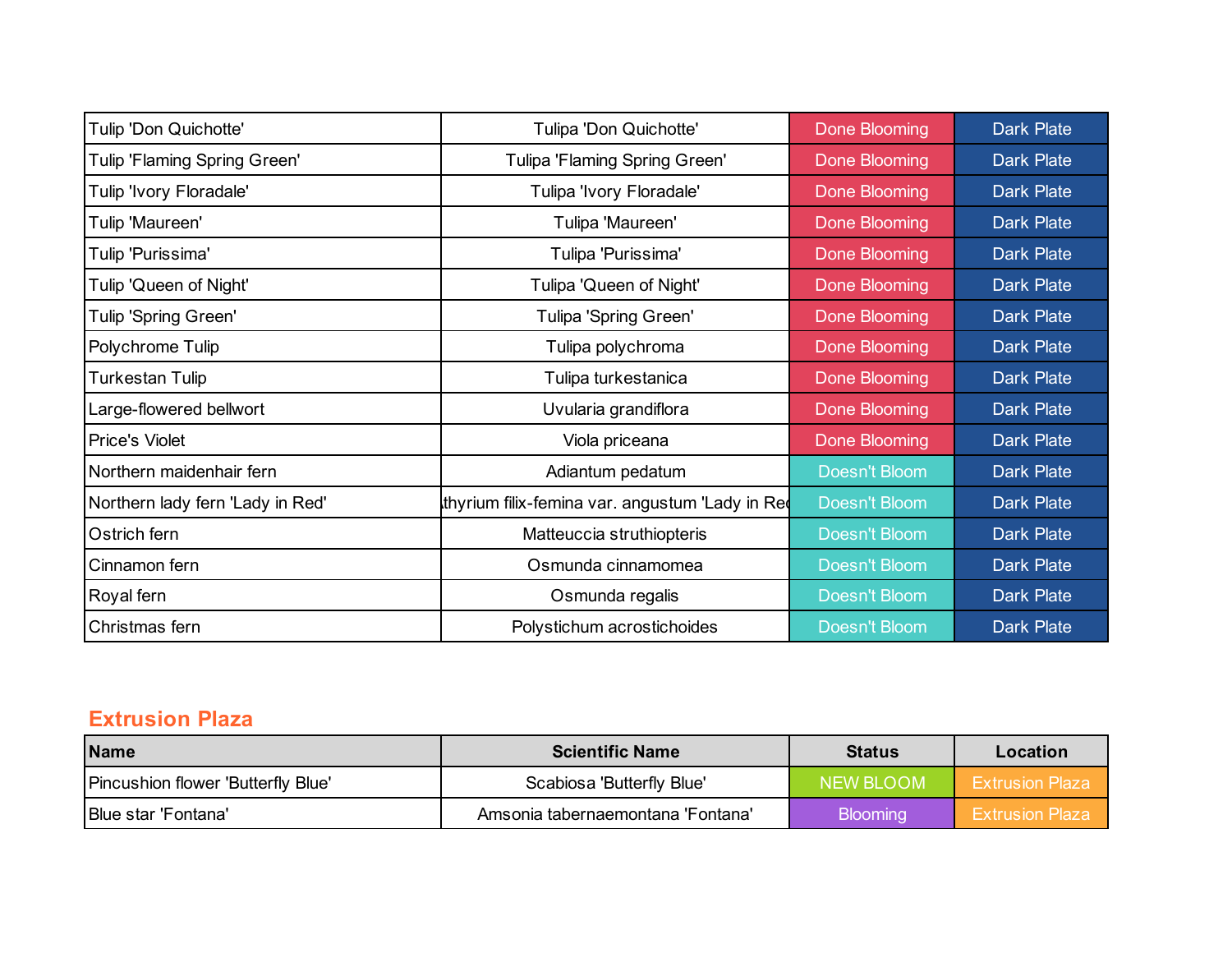| Bowman's root                      | Porteranthus trifoliatus                   | <b>Blooming</b>           | <b>Extrusion Plaza</b> |
|------------------------------------|--------------------------------------------|---------------------------|------------------------|
| Japanese anemone 'Honorine Jobert' | Anemone x hybrida 'Honorine Jobert'        | <b>Hasn't Bloomed Yet</b> | <b>Extrusion Plaza</b> |
| Feather reed grass 'Karl Foerster' | Calamagrostis x acutiflora 'Karl Foerster' | <b>Hasn't Bloomed Yet</b> | <b>Extrusion Plaza</b> |
| Garden pink 'Firewitch'            | Dianthus 'feuerhexe' Firewitch'            | <b>Hasn't Bloomed Yet</b> | <b>Extrusion Plaza</b> |
| Bee Blossom 'Whirling Butterflies' | Gaura lindheimeri 'Whirling Butterflies'   | <b>Hasn't Bloomed Yet</b> | <b>Extrusion Plaza</b> |
| Russian sage 'Little Spire'        | Perovskia atriplicifolia 'Little Spire'    | <b>Hasn't Bloomed Yet</b> | <b>Extrusion Plaza</b> |
| American mountain mint             | Pycnanthemum virginianum                   | <b>Hasn't Bloomed Yet</b> | <b>Extrusion Plaza</b> |
| Betony 'Hummelo'                   | Stachys officinalis 'Hummelo'              | <b>Hasn't Bloomed Yet</b> | <b>Extrusion Plaza</b> |
| <b>Aster 'Little Carlow'</b>       | Symphyotrichum 'Little Carlow              | <b>Hasn't Bloomed Yet</b> | <b>Extrusion Plaza</b> |
| Cornelian cherry                   | Cornus mas                                 | Done Blooming             | <b>Extrusion Plaza</b> |
| Grape hyacinth 'Superstar'         | Muscari armeniacum 'Superstar'             | Done Blooming             | <b>Extrusion Plaza</b> |
| Daffodil 'Sailboat'                | Narcissus 'Sailboat'                       | Done Blooming             | <b>Extrusion Plaza</b> |
| Tulip 'Ballade'                    | Tulipa 'Ballade'                           | <b>Done Blooming</b>      | <b>Extrusion Plaza</b> |
| Tulip 'Don Quichotte'              | Tulipa 'Don Quichotte'                     | Done Blooming             | <b>Extrusion Plaza</b> |
| Tulip 'Maureen'                    | Tulipa 'Maureen'                           | Done Blooming             | <b>Extrusion Plaza</b> |
| Tulip 'Purissima"                  | Tulipa 'Purissima'                         | <b>Done Blooming</b>      | <b>Extrusion Plaza</b> |
| Tulip 'Queen of Night'             | Tulipa 'Queen of Night'                    | Done Blooming             | <b>Extrusion Plaza</b> |
| Turkestan tulip                    | Tulipa turkestanica                        | <b>Done Blooming</b>      | <b>Extrusion Plaza</b> |

### **Bird Border**

| <b>Name</b>    | <b>Scientific Name</b> | Status   | Location           |
|----------------|------------------------|----------|--------------------|
| Meadow anemone | Anemone canadensis     | Bloomina | <b>Bird Border</b> |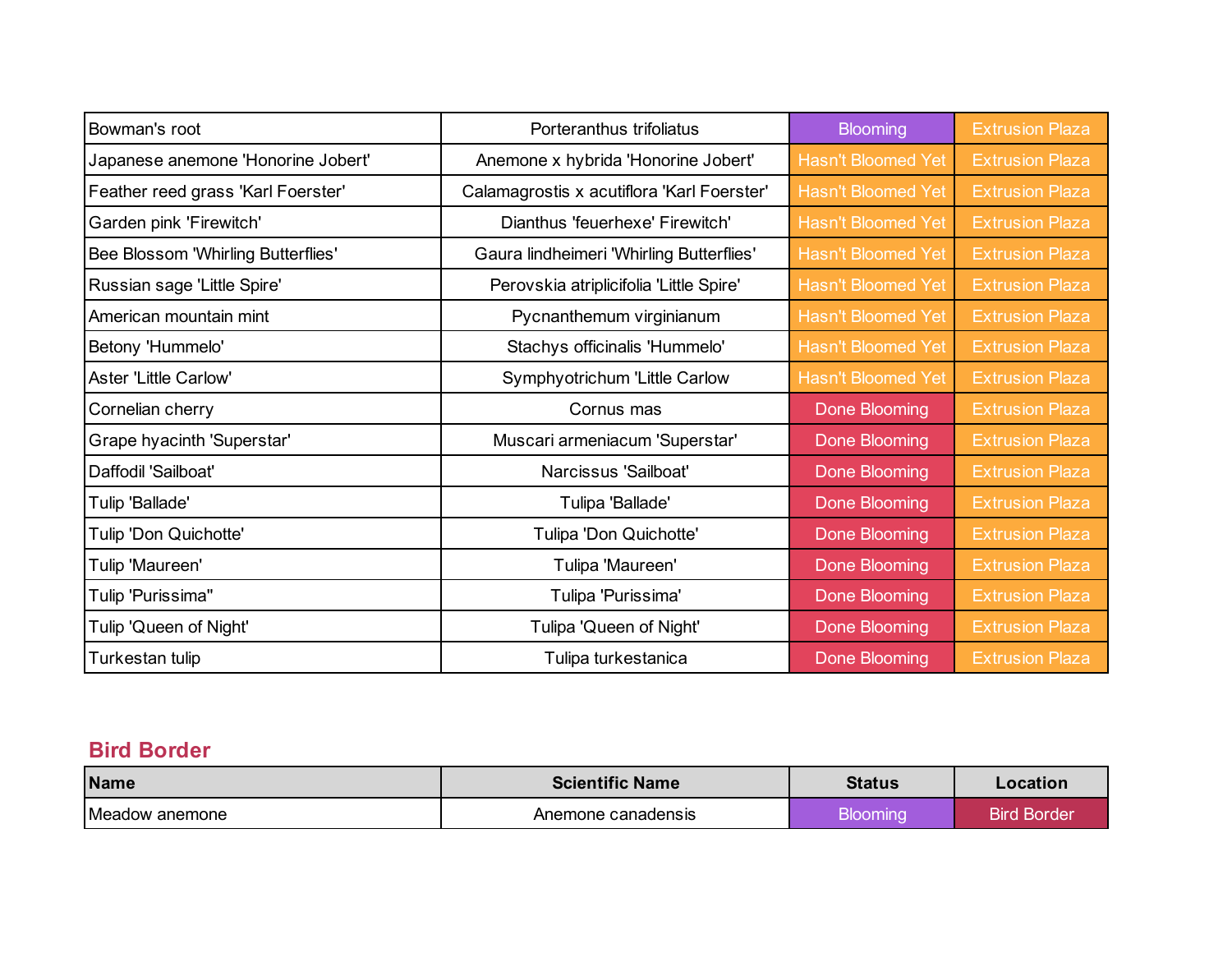| Wild ginger                         | Asarum canadense                            | <b>Blooming</b>           | <b>Bird Border</b> |
|-------------------------------------|---------------------------------------------|---------------------------|--------------------|
| Bush honeysuckle                    | Diervilla lonicera                          | <b>Blooming</b>           | <b>Bird Border</b> |
| Honey locust 'Skyline'              | Gleditisia triacanthos f. inermis 'Skycole' | <b>Blooming</b>           | <b>Bird Border</b> |
| <b>Ninebark</b>                     | Physocarpus opulifolius                     | <b>Blooming</b>           | <b>Bird Border</b> |
| <b>Black locust 'Chicago Blues'</b> | Robinia pseudoacacia 'Chicago Blues'        | <b>Blooming</b>           | <b>Bird Border</b> |
| White stonecrop                     | Sedum album                                 | <b>Blooming</b>           | <b>Bird Border</b> |
| Middendorf stonecrop                | Sedum middendorfianum var. diffusum         | <b>Blooming</b>           | <b>Bird Border</b> |
| Six-sided stonecrop                 | Sedum sexangulare                           | <b>Blooming</b>           | <b>Bird Border</b> |
| Wild stonecrop                      | Sedum ternatum                              | <b>Blooming</b>           | <b>Bird Border</b> |
| Thyme 'Pink Chintz'                 | Thymus praecox 'Pink Chintz'                | <b>Blooming</b>           | <b>Bird Border</b> |
| Wooly thyme                         | Thymus pseudolanuginosus                    | <b>Blooming</b>           | <b>Bird Border</b> |
| Lead plant                          | Amorpha canescens                           | <b>Hasn't Bloomed Yet</b> | <b>Bird Border</b> |
| Orange butterfly weed               | Asclepias tuberosa                          | <b>Hasn't Bloomed Yet</b> | <b>Bird Border</b> |
| New Jersey tea                      | Ceanothus americanus                        | <b>Hasn't Bloomed Yet</b> | <b>Bird Border</b> |
| <b>Buttonbush</b>                   | Cephalanthus occidentalis                   | <b>Hasn't Bloomed Yet</b> | <b>Bird Border</b> |
| Summersweet 'Einstein'              | Clethra alnifolia 'Einstein'                | <b>Hasn't Bloomed Yet</b> | <b>Bird Border</b> |
| White prairie clover                | Dalea candida                               | <b>Hasn't Bloomed Yet</b> | <b>Bird Border</b> |
| Purple prairie clover               | Dalea purpurea                              | <b>Hasn't Bloomed Yet</b> | <b>Bird Border</b> |
| Pale purple coneflower              | Echinacea pallida                           | <b>Hasn't Bloomed Yet</b> | <b>Bird Border</b> |
| Eastern wahoo                       | Euonymus atropurpureus                      | <b>Hasn't Bloomed Yet</b> | <b>Bird Border</b> |
| Wild hydrangea                      | Hydrangea arborescens                       | <b>Hasn't Bloomed Yet</b> | <b>Bird Border</b> |
| Trailing juniper 'Wiltonii'         | Juniperus horizontalis 'Wiltonii'           | <b>Hasn't Bloomed Yet</b> | <b>Bird Border</b> |
| Kimberley oak                       | Quercus x schuttei                          | <b>Hasn't Bloomed Yet</b> | <b>Bird Border</b> |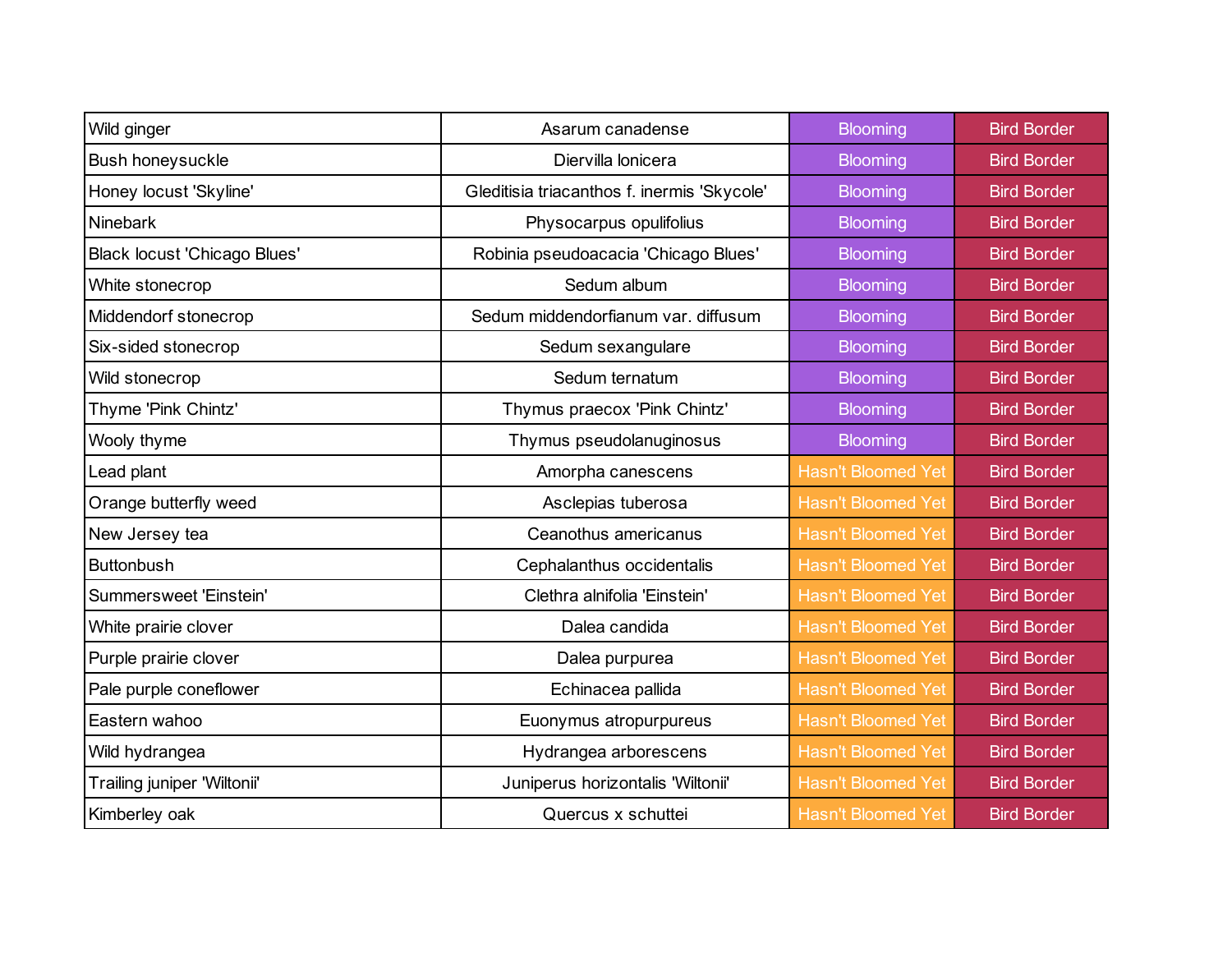| Smooth Illinois rose             | Rosa setigera                       | <b>Hasn't Bloomed Yet</b> | <b>Bird Border</b> |
|----------------------------------|-------------------------------------|---------------------------|--------------------|
| <b>Black-eyed Susan</b>          | Rudbeckia fulgida                   | <b>Hasn't Bloomed Yet</b> | <b>Bird Border</b> |
| Elderberry                       | Sambucus canadensis                 | <b>Hasn't Bloomed Yet</b> | <b>Bird Border</b> |
| Stonecrop 'Bertram Anderson'     | Sedum 'Bertram Anderson'            | <b>Hasn't Bloomed Yet</b> | <b>Bird Border</b> |
| Stonecrop 'Lime Twister'         | Sedum 'Lime Twister'                | <b>Hasn't Bloomed Yet</b> | <b>Bird Border</b> |
| Stonecrop 'Lime Zinger'          | Sedum 'Lime Zinger'                 | <b>Hasn't Bloomed Yet</b> | <b>Bird Border</b> |
| Cliff stonecrop                  | Sedum cauticola                     | <b>Hasn't Bloomed Yet</b> | <b>Bird Border</b> |
| Stonecrop 'Dragons Blood'        | Sedum spurium 'Dragons Blood'       | <b>Hasn't Bloomed Yet</b> | <b>Bird Border</b> |
| Russet buffalo berry             | Shepherdia canadensis               | <b>Hasn't Bloomed Yet</b> | <b>Bird Border</b> |
| Steeplebush                      | Spiraea tomentosa                   | <b>Hasn't Bloomed Yet</b> | <b>Bird Border</b> |
| Aster 'Little Carlow'            | Symphyotrichum 'Little Carlow       | <b>Hasn't Bloomed Yet</b> | <b>Bird Border</b> |
| Japanese yew 'Capitata'          | Taxus cuspidata 'Capitata'          | <b>Hasn't Bloomed Yet</b> | <b>Bird Border</b> |
| Japanese yew 'Dwarf Bright Gold' | Taxus cuspidata 'Dwarf Bright Gold' | <b>Hasn't Bloomed Yet</b> | <b>Bird Border</b> |
| Thyme "Doone Valley'             | Thymus 'Doone Valley'               | <b>Hasn't Bloomed Yet</b> | <b>Bird Border</b> |
| <b>Bugleweed</b>                 | Ajuga reptans                       | <b>Done Blooming</b>      | <b>Bird Border</b> |
| Serviceberry                     | Amelanchier laevis                  | <b>Done Blooming</b>      | <b>Bird Border</b> |
| Red chokeberry                   | Aronia arbutifolia                  | Done Blooming             | <b>Bird Border</b> |
| <b>Black chokeberry</b>          | Aronia melanocarpa                  | <b>Done Blooming</b>      | <b>Bird Border</b> |
| River birch                      | Betula nigra                        | Done Blooming             | <b>Bird Border</b> |
| Quamash                          | Camassia cusickii                   | Done Blooming             | <b>Bird Border</b> |
| Wild hyacinth                    | Camassia scilloides                 | <b>Done Blooming</b>      | <b>Bird Border</b> |
| Turkish glory of the snow        | Chionodoxa sardensis                | <b>Done Blooming</b>      | <b>Bird Border</b> |
| Pagoda dogwood                   | Cornus alternifolia                 | Done Blooming             | <b>Bird Border</b> |